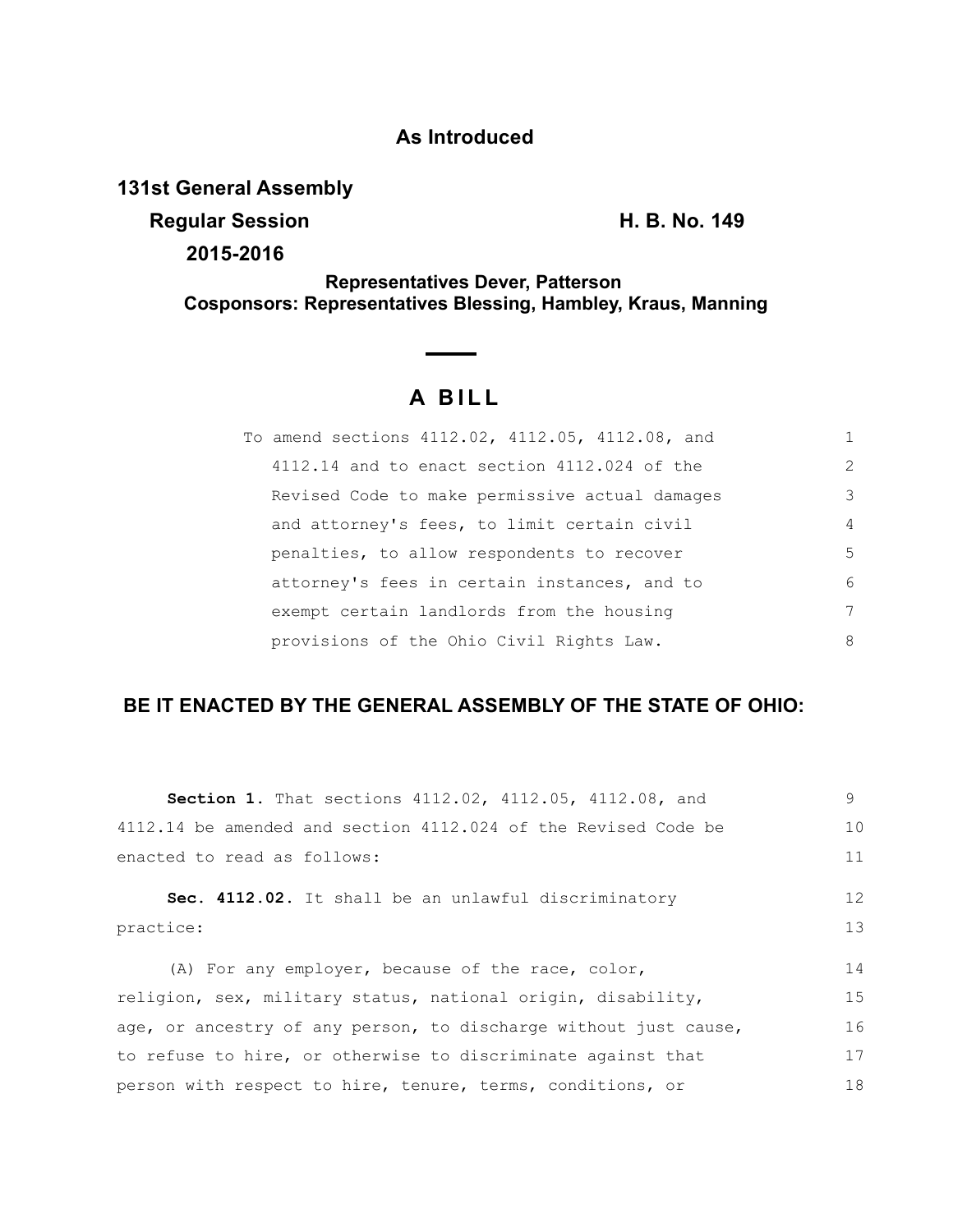privileges of employment, or any matter directly or indirectly related to employment. (B) For an employment agency or personnel placement service, because of race, color, religion, sex, military status, national origin, disability, age, or ancestry, to do any of the following: (1) Refuse or fail to accept, register, classify properly, or refer for employment, or otherwise discriminate against any person; (2) Comply with a request from an employer for referral of applicants for employment if the request directly or indirectly indicates that the employer fails to comply with the provisions of sections 4112.01 to 4112.07 of the Revised Code. (C) For any labor organization to do any of the following: (1) Limit or classify its membership on the basis of race, color, religion, sex, military status, national origin, disability, age, or ancestry; (2) Discriminate against, limit the employment opportunities of, or otherwise adversely affect the employment status, wages, hours, or employment conditions of any person as an employee because of race, color, religion, sex, military status, national origin, disability, age, or ancestry. (D) For any employer, labor organization, or joint labormanagement committee controlling apprentice training programs to discriminate against any person because of race, color, religion, sex, military status, national origin, disability, or ancestry in admission to, or employment in, any program 19 20 21 22 23 24 25 26 27 28 29 30 31 32 33 34 35 36 37 38 39 40 41 42 43 44 45

established to provide apprentice training.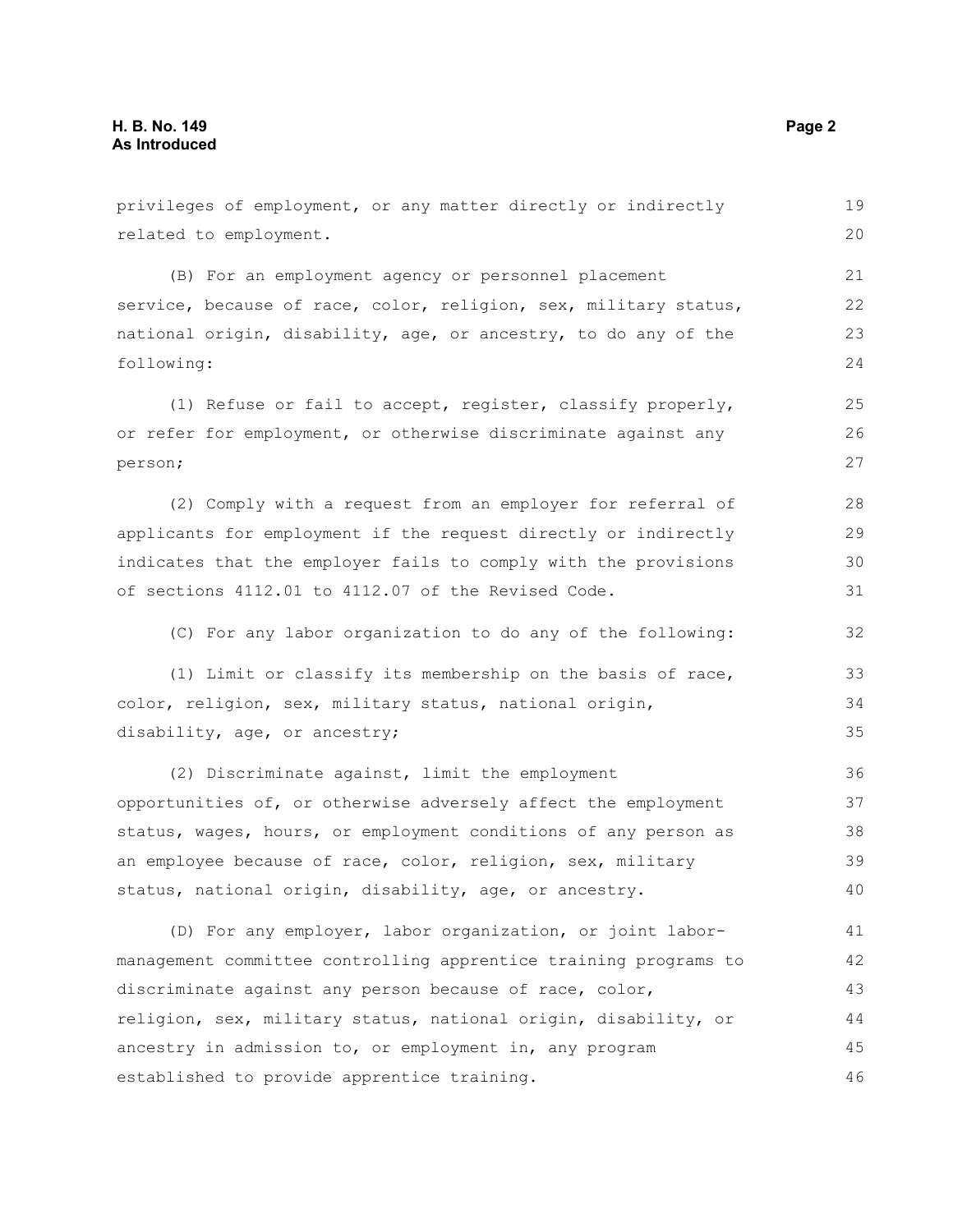#### **H. B. No. 149 Page 3 As Introduced**

(E) Except where based on a bona fide occupational qualification certified in advance by the commission, for any employer, employment agency, personnel placement service, or labor organization, prior to employment or admission to membership, to do any of the following: 47 48 49 50 51

(1) Elicit or attempt to elicit any information concerning the race, color, religion, sex, military status, national origin, disability, age, or ancestry of an applicant for employment or membership;

(2) Make or keep a record of the race, color, religion, sex, military status, national origin, disability, age, or ancestry of any applicant for employment or membership; 56 57 58

(3) Use any form of application for employment, or personnel or membership blank, seeking to elicit information regarding race, color, religion, sex, military status, national origin, disability, age, or ancestry; but an employer holding a contract containing a nondiscrimination clause with the government of the United States, or any department or agency of that government, may require an employee or applicant for employment to furnish documentary proof of United States citizenship and may retain that proof in the employer's personnel records and may use photographic or fingerprint identification for security purposes; 59 60 61 62 63 64 65 66 67 68 69

(4) Print or publish or cause to be printed or published any notice or advertisement relating to employment or membership indicating any preference, limitation, specification, or discrimination, based upon race, color, religion, sex, military status, national origin, disability, age, or ancestry; 70 71 72 73 74

(5) Announce or follow a policy of denying or limiting,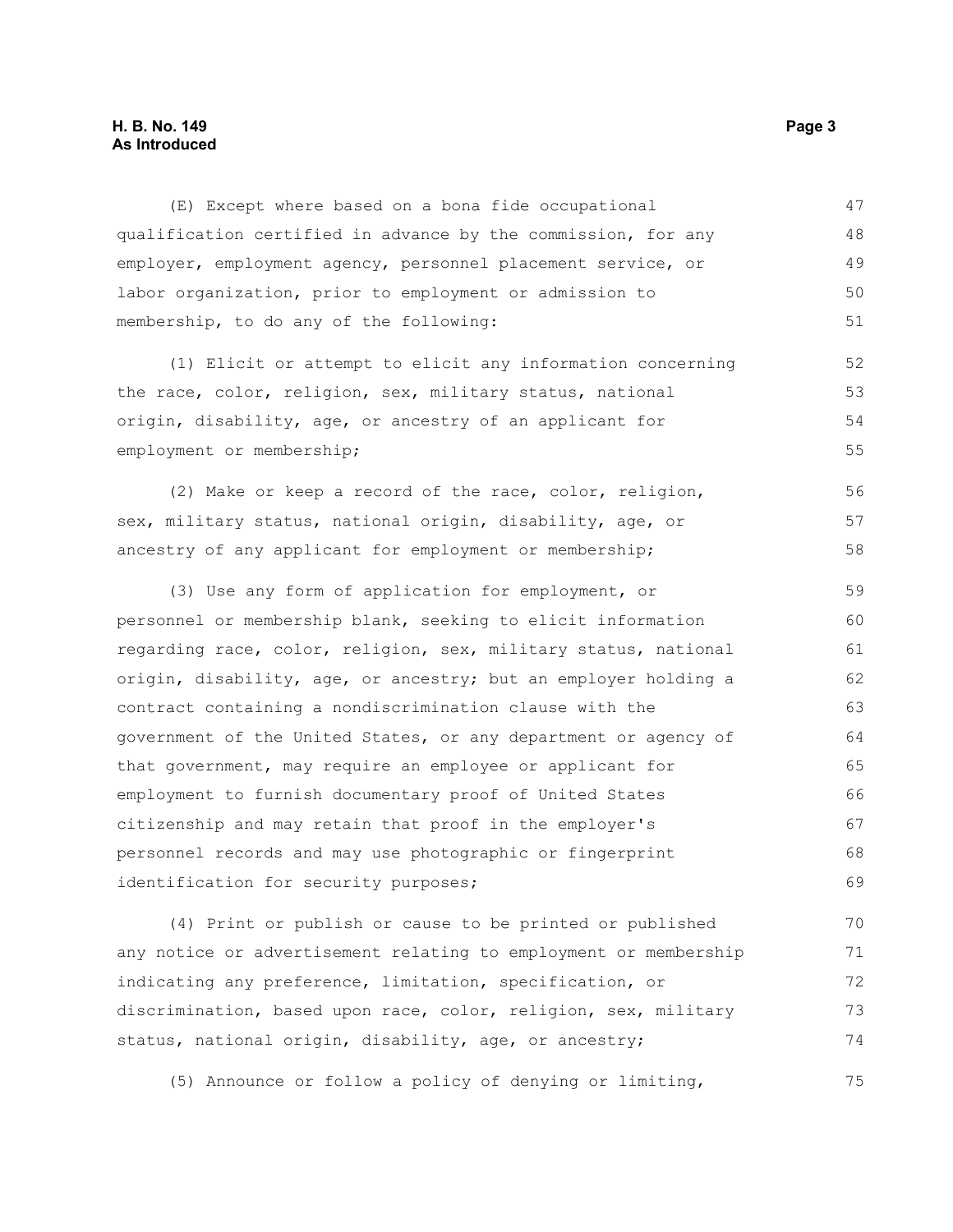through a quota system or otherwise, employment or membership opportunities of any group because of the race, color, religion, sex, military status, national origin, disability, age, or ancestry of that group; 76 77 78 79

(6) Utilize in the recruitment or hiring of persons any employment agency, personnel placement service, training school or center, labor organization, or any other employee-referring source known to discriminate against persons because of their race, color, religion, sex, military status, national origin, disability, age, or ancestry.

(F) For any person seeking employment to publish or cause to be published any advertisement that specifies or in any manner indicates that person's race, color, religion, sex, military status, national origin, disability, age, or ancestry, or expresses a limitation or preference as to the race, color, religion, sex, military status, national origin, disability, age, or ancestry of any prospective employer. 86 87 88 89 90 91 92

(G) For any proprietor or any employee, keeper, or manager of a place of public accommodation to deny to any person, except for reasons applicable alike to all persons regardless of race, color, religion, sex, military status, national origin, disability, age, or ancestry, the full enjoyment of the accommodations, advantages, facilities, or privileges of the place of public accommodation. 93 94 95 96 97 98 99

(H) For-Subject to section 4112.024 of the Revised Code, for any person to do any of the following: 100 101

(1) Refuse to sell, transfer, assign, rent, lease, sublease, or finance housing accommodations, refuse to negotiate for the sale or rental of housing accommodations, or otherwise 102 103 104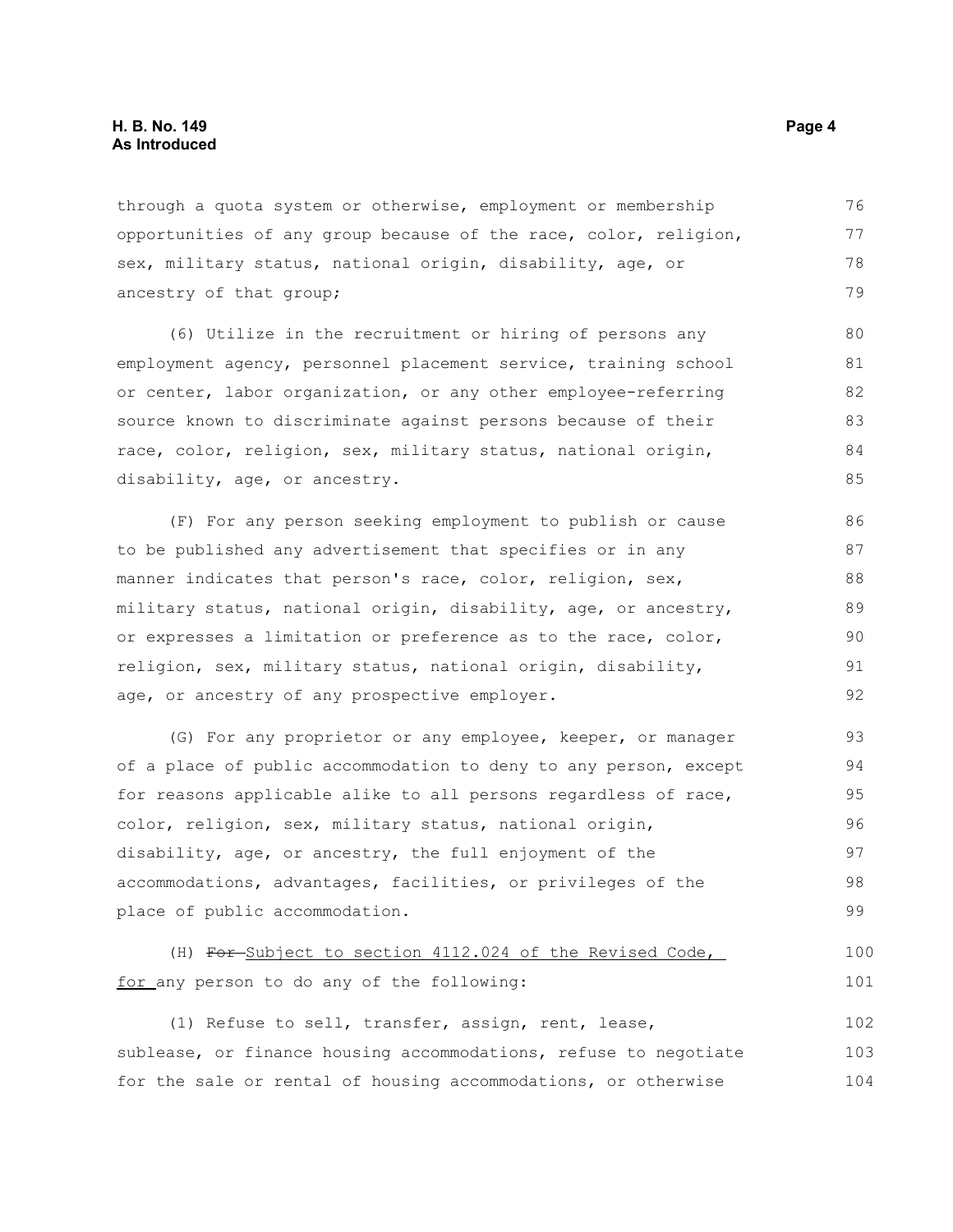deny or make unavailable housing accommodations because of race, color, religion, sex, military status, familial status, ancestry, disability, or national origin; 105 106 107

(2) Represent to any person that housing accommodations are not available for inspection, sale, or rental, when in fact they are available, because of race, color, religion, sex, military status, familial status, ancestry, disability, or national origin; 108 109 110 111 112

(3) Discriminate against any person in the making or purchasing of loans or the provision of other financial assistance for the acquisition, construction, rehabilitation, repair, or maintenance of housing accommodations, or any person in the making or purchasing of loans or the provision of other financial assistance that is secured by residential real estate, because of race, color, religion, sex, military status, familial status, ancestry, disability, or national origin or because of the racial composition of the neighborhood in which the housing accommodations are located, provided that the person, whether an individual, corporation, or association of any type, lends money as one of the principal aspects or incident to the person's principal business and not only as a part of the purchase price of an owner-occupied residence the person is selling nor merely casually or occasionally to a relative or friend; 113 114 115 116 117 118 119 120 121 122 123 124 125 126 127

(4) Discriminate against any person in the terms or conditions of selling, transferring, assigning, renting, leasing, or subleasing any housing accommodations or in furnishing facilities, services, or privileges in connection with the ownership, occupancy, or use of any housing accommodations, including the sale of fire, extended coverage, or homeowners insurance, because of race, color, religion, sex, 128 129 130 131 132 133 134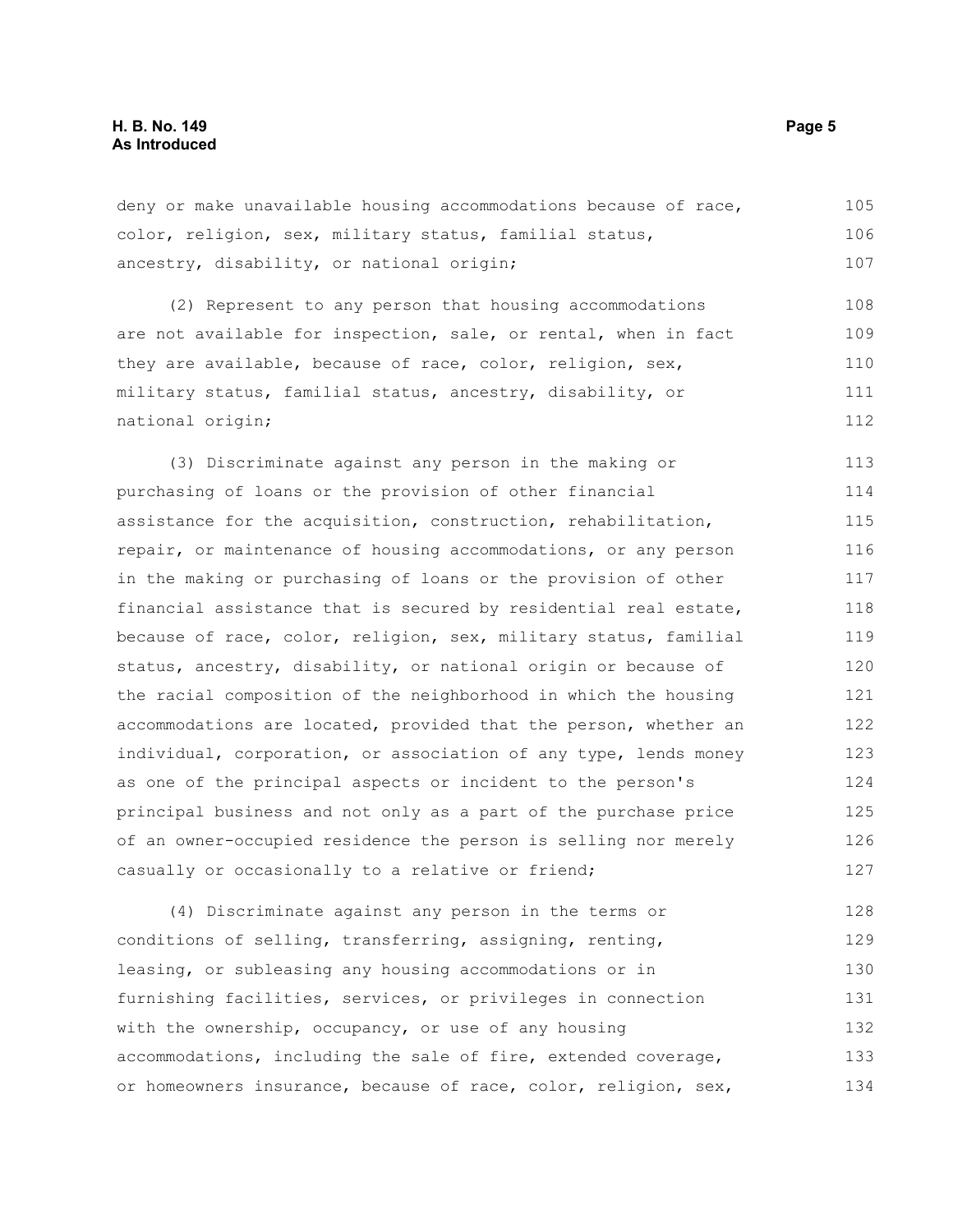military status, familial status, ancestry, disability, or national origin or because of the racial composition of the neighborhood in which the housing accommodations are located; 135 136 137

(5) Discriminate against any person in the terms or conditions of any loan of money, whether or not secured by mortgage or otherwise, for the acquisition, construction, rehabilitation, repair, or maintenance of housing accommodations because of race, color, religion, sex, military status, familial status, ancestry, disability, or national origin or because of the racial composition of the neighborhood in which the housing accommodations are located; 138 139 140 141 142 143 144 145

(6) Refuse to consider without prejudice the combined income of both husband and wife for the purpose of extending mortgage credit to a married couple or either member of a married couple; 146 147 148 149

(7) Print, publish, or circulate any statement or advertisement, or make or cause to be made any statement or advertisement, relating to the sale, transfer, assignment, rental, lease, sublease, or acquisition of any housing accommodations, or relating to the loan of money, whether or not secured by mortgage or otherwise, for the acquisition, construction, rehabilitation, repair, or maintenance of housing accommodations, that indicates any preference, limitation, specification, or discrimination based upon race, color, religion, sex, military status, familial status, ancestry, disability, or national origin, or an intention to make any such preference, limitation, specification, or discrimination; 150 151 152 153 154 155 156 157 158 159 160 161

(8) Except as otherwise provided in division (H)(8) or (17) of this section, make any inquiry, elicit any information, make or keep any record, or use any form of application 162 163 164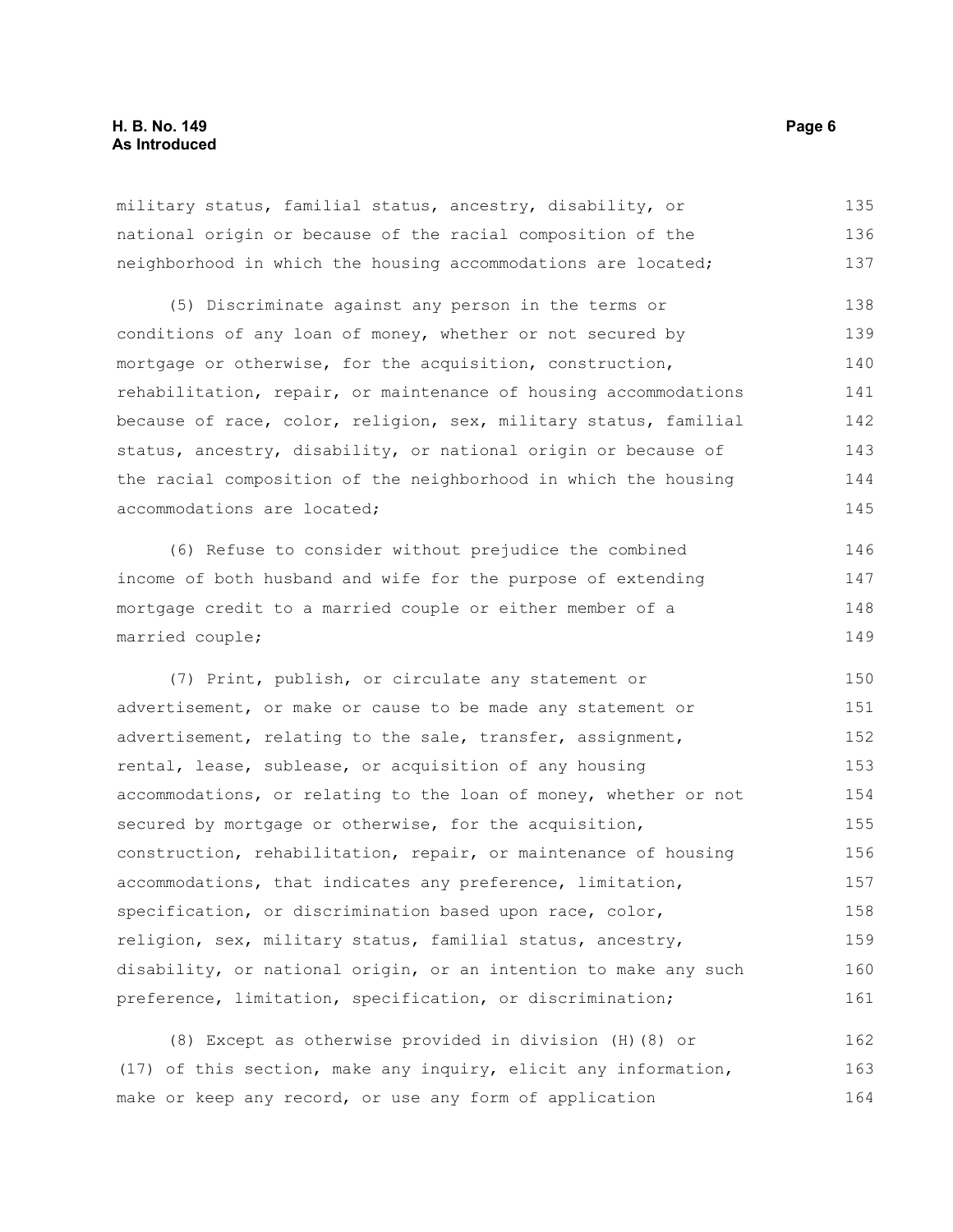#### **H. B. No. 149 Page 7 As Introduced**

containing questions or entries concerning race, color, religion, sex, military status, familial status, ancestry, disability, or national origin in connection with the sale or lease of any housing accommodations or the loan of any money, whether or not secured by mortgage or otherwise, for the acquisition, construction, rehabilitation, repair, or maintenance of housing accommodations. Any person may make inquiries, and make and keep records, concerning race, color, religion, sex, military status, familial status, ancestry, disability, or national origin for the purpose of monitoring compliance with this chapter. 165 166 167 168 169 170 171 172 173 174 175

(9) Include in any transfer, rental, or lease of housing accommodations any restrictive covenant, or honor or exercise, or attempt to honor or exercise, any restrictive covenant; 176 177 178

(10) Induce or solicit, or attempt to induce or solicit, a housing accommodations listing, sale, or transaction by representing that a change has occurred or may occur with respect to the racial, religious, sexual, military status, familial status, or ethnic composition of the block, neighborhood, or other area in which the housing accommodations are located, or induce or solicit, or attempt to induce or solicit, a housing accommodations listing, sale, or transaction by representing that the presence or anticipated presence of persons of any race, color, religion, sex, military status, familial status, ancestry, disability, or national origin, in the block, neighborhood, or other area will or may have results including, but not limited to, the following: 179 180 181 182 183 184 185 186 187 188 189 190 191

(a) The lowering of property values;

(b) A change in the racial, religious, sexual, military status, familial status, or ethnic composition of the block, 193 194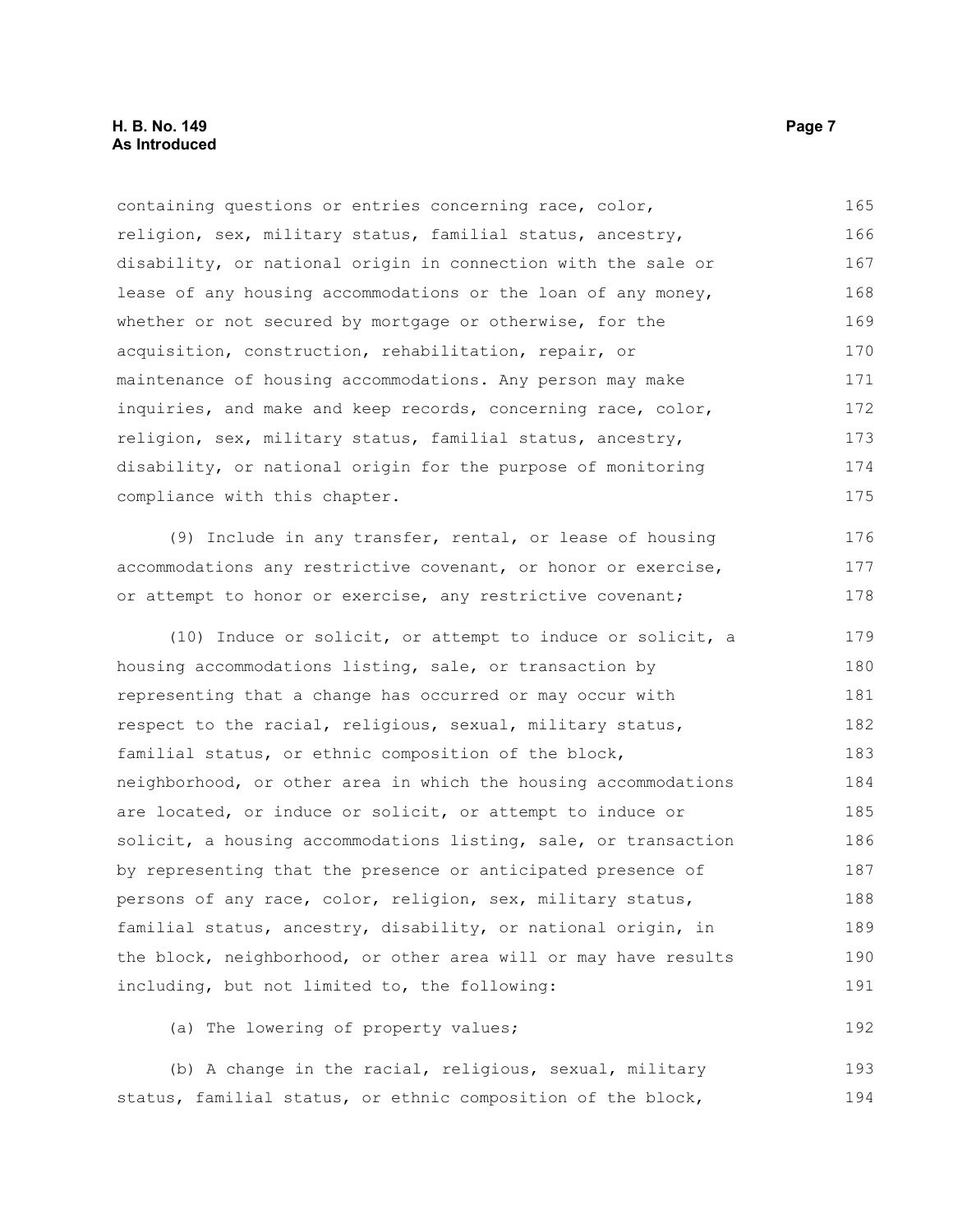neighborhood, or other area; (c) An increase in criminal or antisocial behavior in the block, neighborhood, or other area; (d) A decline in the quality of the schools serving the block, neighborhood, or other area. (11) Deny any person access to or membership or participation in any multiple-listing service, real estate brokers' organization, or other service, organization, or facility relating to the business of selling or renting housing accommodations, or discriminate against any person in the terms or conditions of that access, membership, or participation, on account of race, color, religion, sex, military status, familial status, national origin, disability, or ancestry; (12) Coerce, intimidate, threaten, or interfere with any person in the exercise or enjoyment of, or on account of that person's having exercised or enjoyed or having aided or 195 196 197 198 199 200 201 202 203 204 205 206 207 208 209 210

encouraged any other person in the exercise or enjoyment of, any right granted or protected by division (H) of this section; 211 212

(13) Discourage or attempt to discourage the purchase by a prospective purchaser of housing accommodations, by representing that any block, neighborhood, or other area has undergone or might undergo a change with respect to its religious, racial, sexual, military status, familial status, or ethnic composition; 213 214 215 216 217

(14) Refuse to sell, transfer, assign, rent, lease, sublease, or finance, or otherwise deny or withhold, a burial lot from any person because of the race, color, sex, military status, familial status, age, ancestry, disability, or national origin of any prospective owner or user of the lot; 218 219 220 221 222

(15) Discriminate in the sale or rental of, or otherwise 223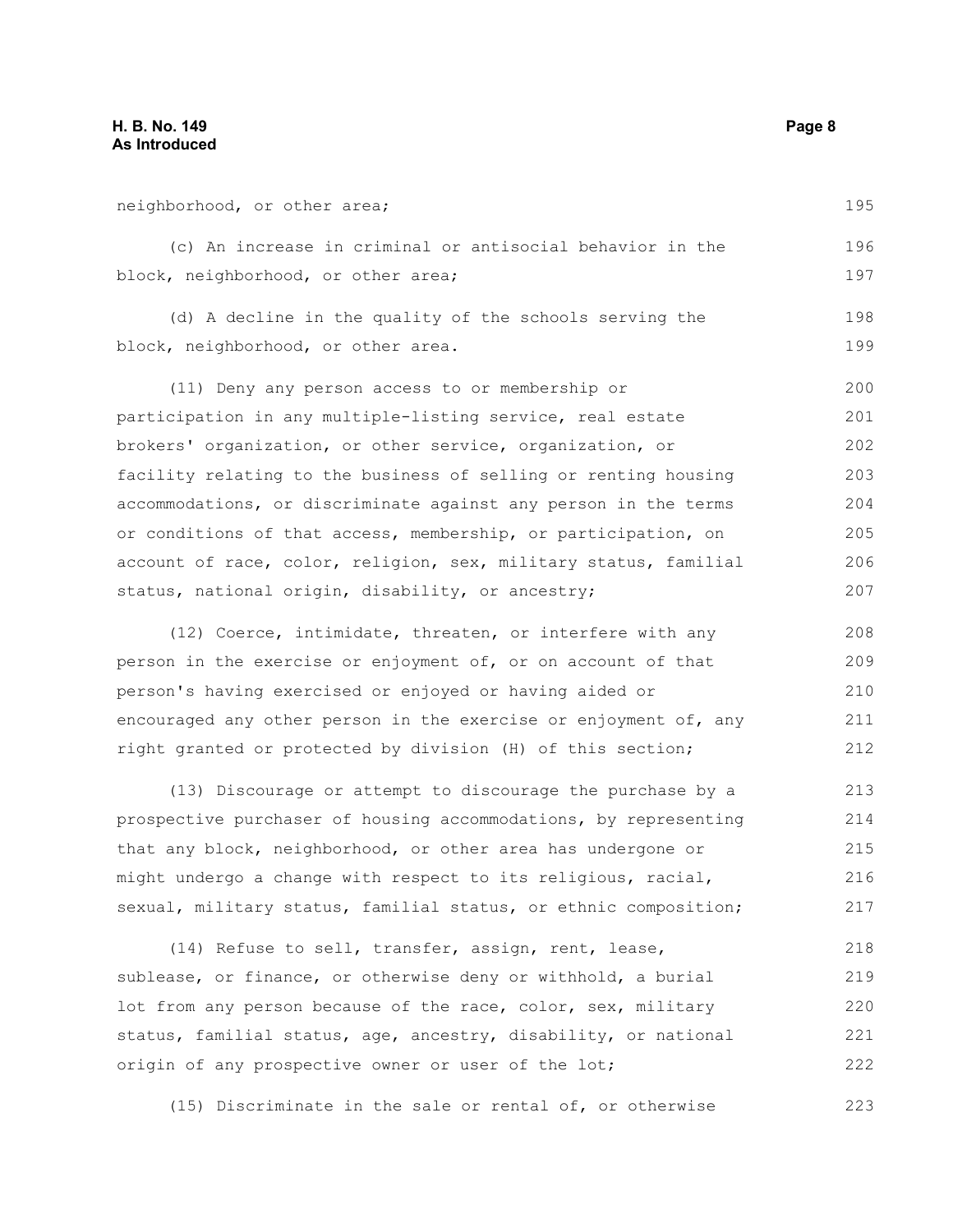| make unavailable or deny, housing accommodations to any buyer or | 224 |
|------------------------------------------------------------------|-----|
| renter because of a disability of any of the following:          | 225 |
|                                                                  |     |
| (a) The buyer or renter;                                         | 226 |
| (b) A person residing in or intending to reside in the           | 227 |
| housing accommodations after they are sold, rented, or made      | 228 |
| available;                                                       | 229 |
| (c) Any individual associated with the person described in       | 230 |
| division (H) (15) (b) of this section.                           | 231 |
| (16) Discriminate in the terms, conditions, or privileges        | 232 |
| of the sale or rental of housing accommodations to any person or | 233 |
| in the provision of services or facilities to any person in      | 234 |
| connection with the housing accommodations because of a          | 235 |
| disability of any of the following:                              | 236 |
| (a) That person;                                                 | 237 |
| (b) A person residing in or intending to reside in the           | 238 |
| housing accommodations after they are sold, rented, or made      | 239 |
| available;                                                       | 240 |
| (c) Any individual associated with the person described in       | 241 |
| division (H) (16) (b) of this section.                           | 242 |
| (17) Except as otherwise provided in division (H) (17) of        | 243 |
| this section, make an inquiry to determine whether an applicant  | 244 |
| for the sale or rental of housing accommodations, a person       | 245 |
| residing in or intending to reside in the housing accommodations | 246 |
| after they are sold, rented, or made available, or any           | 247 |
| individual associated with that person has a disability, or make | 248 |
| an inquiry to determine the nature or severity of a disability   | 249 |
| of the applicant or such a person or individual. The following   | 250 |
| inquiries may be made of all applicants for the sale or rental   | 251 |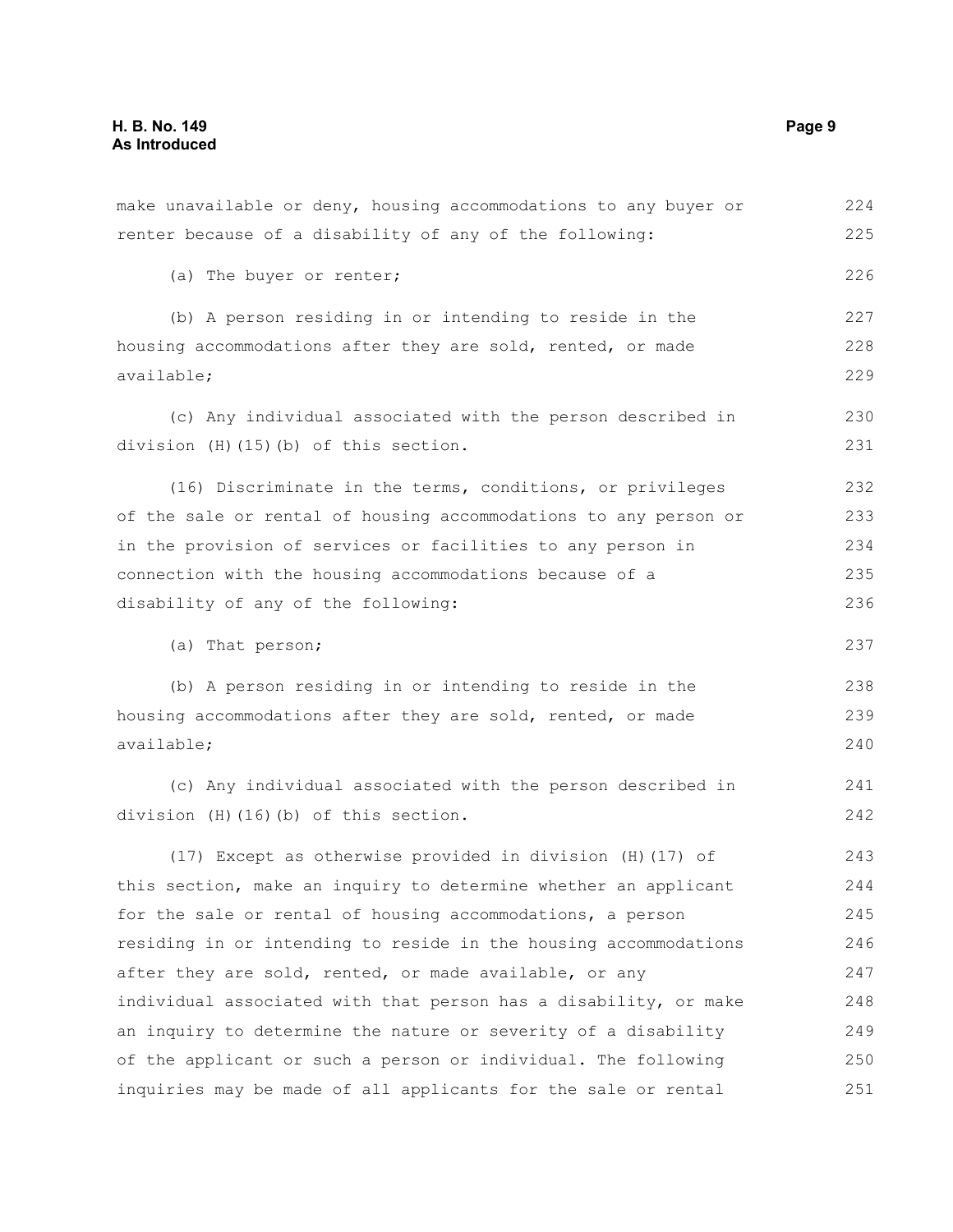disabilities: (a) An inquiry into an applicant's ability to meet the requirements of ownership or tenancy; (b) An inquiry to determine whether an applicant is qualified for housing accommodations available only to persons with disabilities or persons with a particular type of disability; (c) An inquiry to determine whether an applicant is qualified for a priority available to persons with disabilities or persons with a particular type of disability; (d) An inquiry to determine whether an applicant currently uses a controlled substance in violation of section 2925.11 of the Revised Code or a substantively comparable municipal ordinance; (e) An inquiry to determine whether an applicant at any time has been convicted of or pleaded guilty to any offense, an element of which is the illegal sale, offer to sell, cultivation, manufacture, other production, shipment, transportation, delivery, or other distribution of a controlled substance. (18)(a) Refuse to permit, at the expense of a person with a disability, reasonable modifications of existing housing accommodations that are occupied or to be occupied by the person with a disability, if the modifications may be necessary to afford the person with a disability full enjoyment of the housing accommodations. This division does not preclude a 253 254 255 256 257 258 259 260 261 262 263 264 265 266 267 268 269 270 271 272 273 274 275 276 277 278

of housing accommodations, regardless of whether they have

landlord of housing accommodations that are rented or to be rented to a disabled tenant from conditioning permission for a 279 280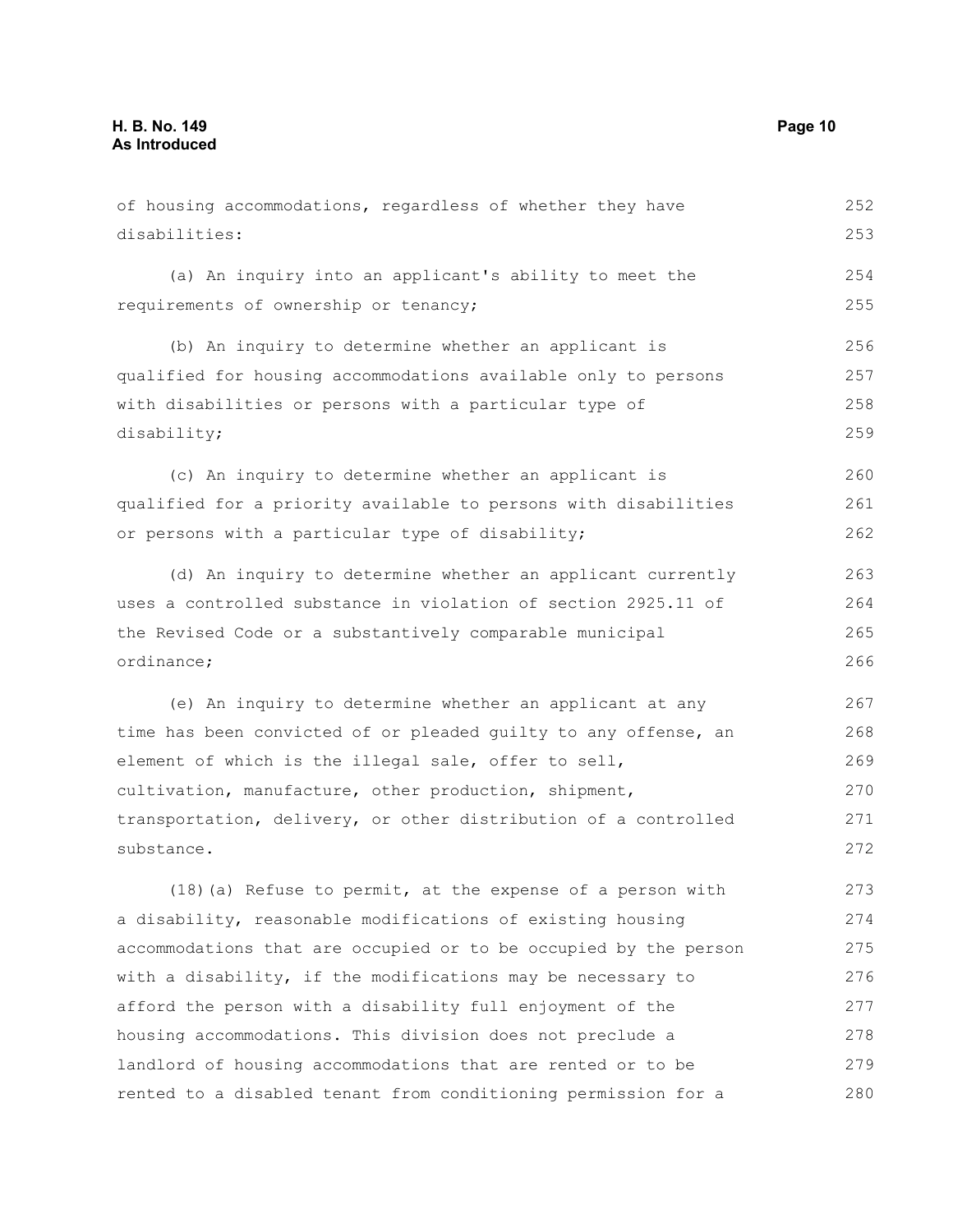proposed modification upon the disabled tenant's doing one or more of the following: (i) Providing a reasonable description of the proposed modification and reasonable assurances that the proposed modification will be made in a workerlike manner and that any required building permits will be obtained prior to the commencement of the proposed modification; (ii) Agreeing to restore at the end of the tenancy the interior of the housing accommodations to the condition they were in prior to the proposed modification, but subject to reasonable wear and tear during the period of occupancy, if it is reasonable for the landlord to condition permission for the proposed modification upon the agreement; (iii) Paying into an interest-bearing escrow account that is in the landlord's name, over a reasonable period of time, a reasonable amount of money not to exceed the projected costs at the end of the tenancy of the restoration of the interior of the housing accommodations to the condition they were in prior to the proposed modification, but subject to reasonable wear and tear during the period of occupancy, if the landlord finds the account reasonably necessary to ensure the availability of funds for the restoration work. The interest earned in connection with 281 282 283 284 285 286 287 288 289 290 291 292 293 294 295 296 297 298 299 300 301 302

an escrow account described in this division shall accrue to the benefit of the disabled tenant who makes payments into the account. 303 304 305

(b) A landlord shall not condition permission for a proposed modification upon a disabled tenant's payment of a security deposit that exceeds the customarily required security deposit of all tenants of the particular housing accommodations. 306 307 308 309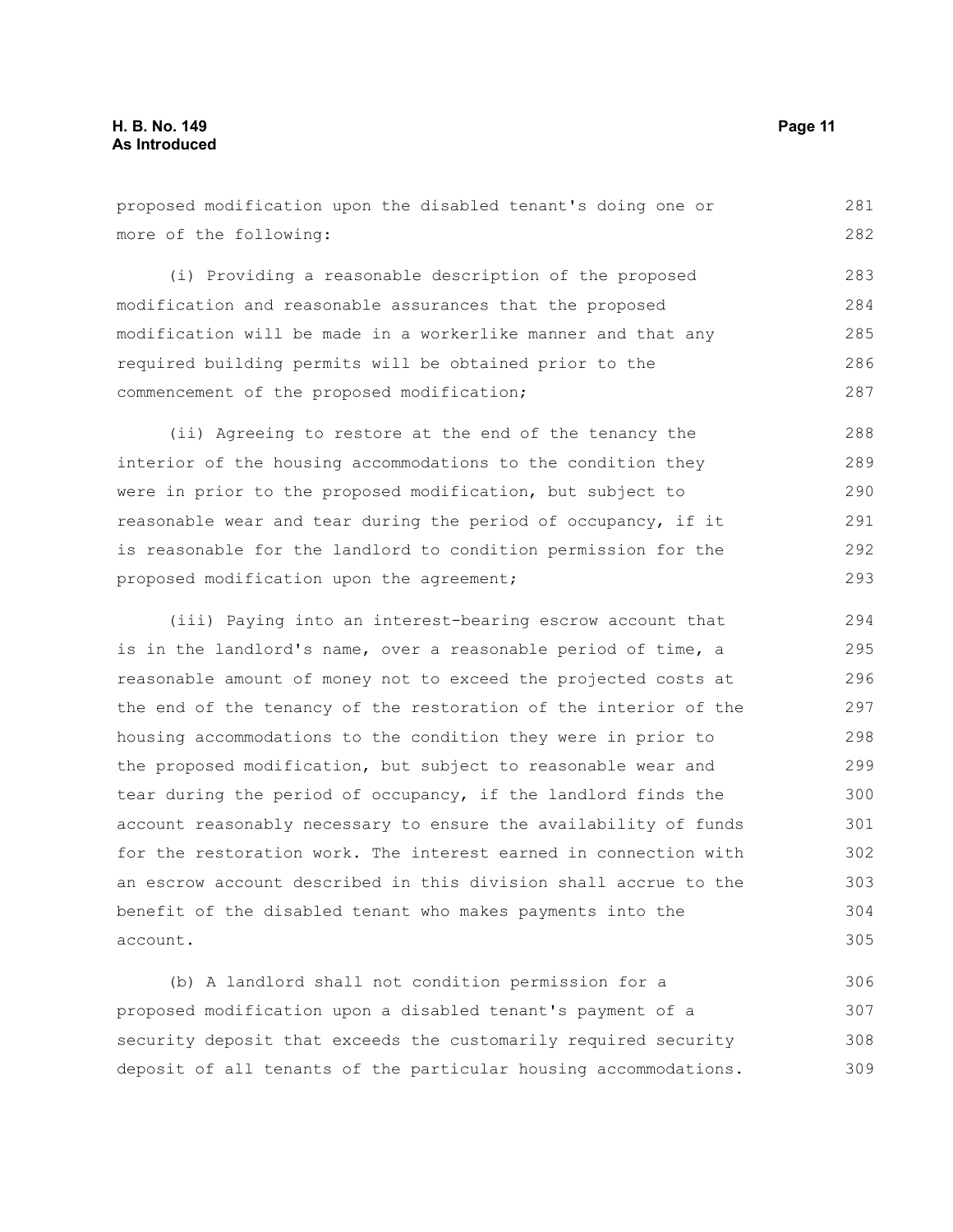### **H. B. No. 149 Page 12 As Introduced**

| $(19)$ Refuse to make reasonable accommodations in rules,        | 310 |
|------------------------------------------------------------------|-----|
| policies, practices, or services when necessary to afford a      | 311 |
| person with a disability equal opportunity to use and enjoy a    | 312 |
| dwelling unit, including associated public and common use areas; | 313 |
| (20) Fail to comply with the standards and rules adopted         | 314 |
| under division (A) of section 3781.111 of the Revised Code;      | 315 |
| (21) Discriminate against any person in the selling,             | 316 |
| brokering, or appraising of real property because of race,       | 317 |
| color, religion, sex, military status, familial status,          | 318 |
| ancestry, disability, or national origin;                        | 319 |
| (22) Fail to design and construct covered multifamily            | 320 |
| dwellings for first occupancy on or after June 30, 1992, in      | 321 |
| accordance with the following conditions:                        | 322 |
| (a) The dwellings shall have at least one building               | 323 |
| entrance on an accessible route, unless it is impractical to do  | 324 |
| so because of the terrain or unusual characteristics of the      | 325 |
| site.                                                            | 326 |
| (b) With respect to dwellings that have a building               | 327 |
| entrance on an accessible route, all of the following apply:     | 328 |
| (i) The public use areas and common use areas of the             | 329 |
| dwellings shall be readily accessible to and usable by persons   | 330 |
| with a disability.                                               | 331 |
| (ii) All the doors designed to allow passage into and            | 332 |
| within all premises shall be sufficiently wide to allow passage  | 333 |
| by persons with a disability who are in wheelchairs.             | 334 |
| (iii) All premises within covered multifamily dwelling           | 335 |
| units shall contain an accessible route into and through the     | 336 |

dwelling; all light switches, electrical outlets, thermostats, 337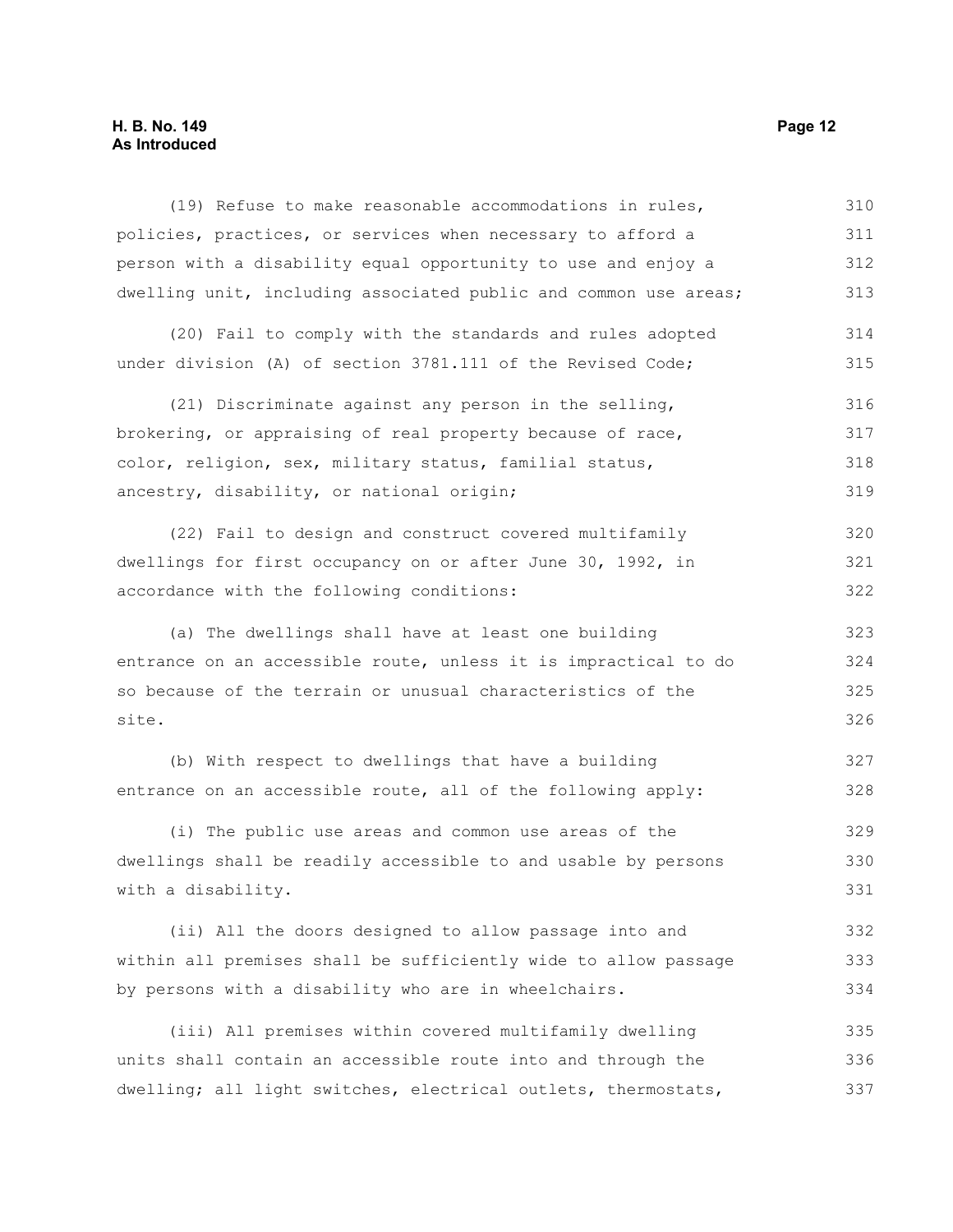and other environmental controls within such units shall be in accessible locations; the bathroom walls within such units shall contain reinforcements to allow later installation of grab bars; and the kitchens and bathrooms within such units shall be designed and constructed in a manner that enables an individual in a wheelchair to maneuver about such rooms. 338 339 340 341 342 343

For purposes of division (H)(22) of this section, "covered multifamily dwellings" means buildings consisting of four or more units if such buildings have one or more elevators and ground floor units in other buildings consisting of four or more units. 344 345 346 347 348

(I) For any person to discriminate in any manner against any other person because that person has opposed any unlawful discriminatory practice defined in this section or because that person has made a charge, testified, assisted, or participated in any manner in any investigation, proceeding, or hearing under sections 4112.01 to 4112.07 of the Revised Code. 349 350 351 352 353 354

(J) For any person to aid, abet, incite, compel, or coerce the doing of any act declared by this section to be an unlawful discriminatory practice, to obstruct or prevent any person from complying with this chapter or any order issued under it, or to attempt directly or indirectly to commit any act declared by this section to be an unlawful discriminatory practice. 355 356 357 358 359 360

 $(K)$   $(1)$  Nothing in division  $(H)$  of this section shall barany religious or denominational institution or organization, or any nonprofit charitable or educational organization that is operated, supervised, or controlled by or in connection with a religious organization, from limiting the sale, rental, or occupancy of housing accommodations that it owns or operates for other than a commercial purpose to persons of the same religion, 361 362 363 364 365 366 367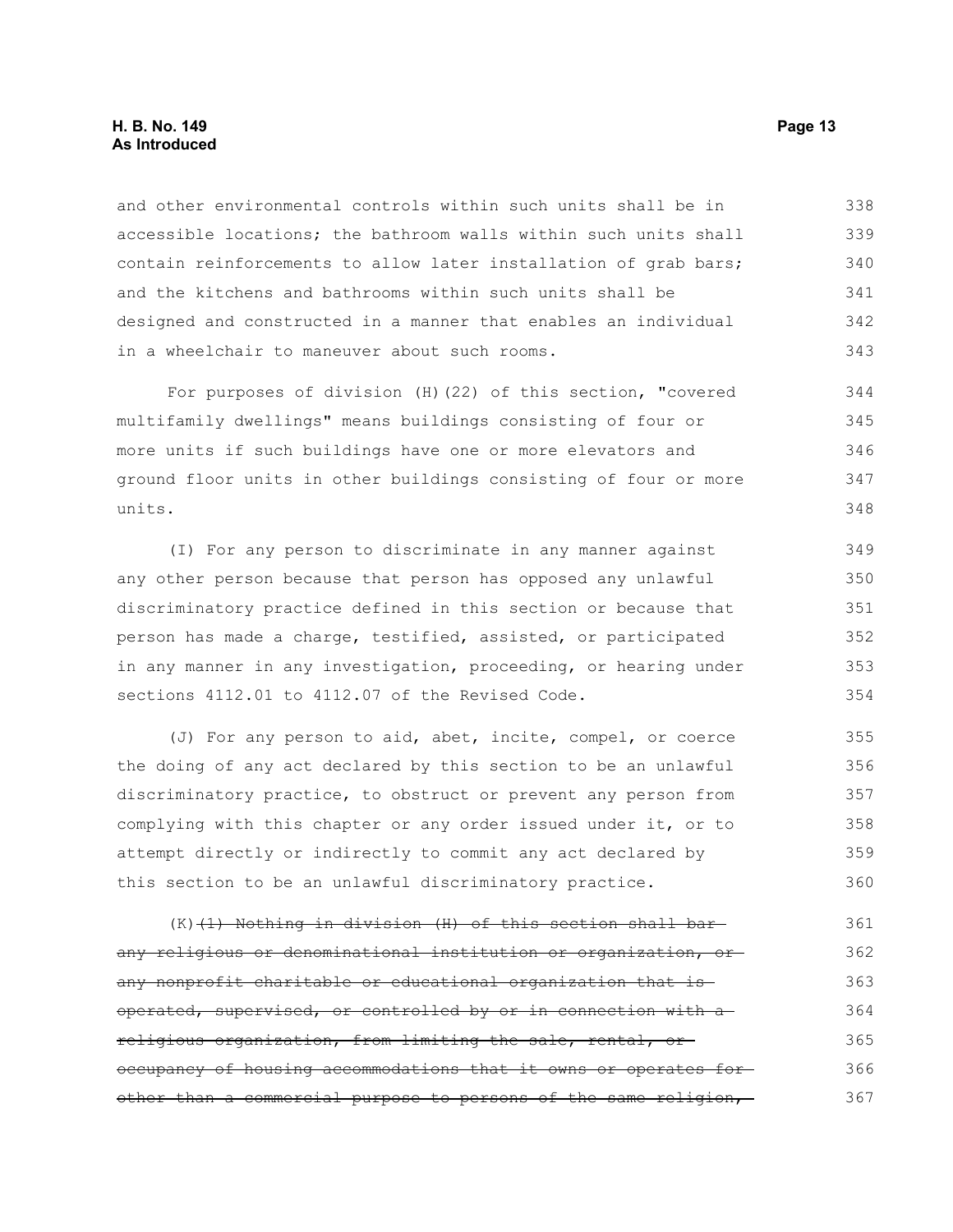or from giving preference in the sale, rental, or occupancy of such housing accommodations to persons of the same religion, unless membership in the religion is restricted on account ofrace, color, or national origin. (2) Nothing in division (H) of this section shall bar any bona fide private or fraternal organization that, incidental to its primary purpose, owns or operates lodgings for other than a commercial purpose, from limiting the rental or occupancy of the lodgings to its members or from giving preference to its members. (3) Nothing in division (H) of this section limits the applicability of any reasonable local, state, or federal restrictions regarding the maximum number of occupants permitted to occupy housing accommodations. Nothing in that division prohibits the owners or managers of housing accommodations from implementing reasonable occupancy standards based on the numberand size of sleeping areas or bedrooms and the overall size of adwelling unit, provided that the standards are not implemented to circumvent the purposes of this chapter and are formulated, implemented, and interpreted in a manner consistent with this chapter and any applicable local, state, or federal restrictionsregarding the maximum number of occupants permitted to occupy housing accommodations. (4) Nothing in division (H) of this section requires that housing accommodations be made available to an individual whose tenancy would constitute a direct threat to the health or safety of other individuals or whose tenancy would result in substantial physical damage to the property of others. 368 369 370 371 372 373 374 375 376 377 378 379 380 381 382 383 384 385 386 387 388 389 390 391 392 393 394 395

(5) Nothing in division (H) of this section pertaining to discrimination on the basis of familial status shall be 396 397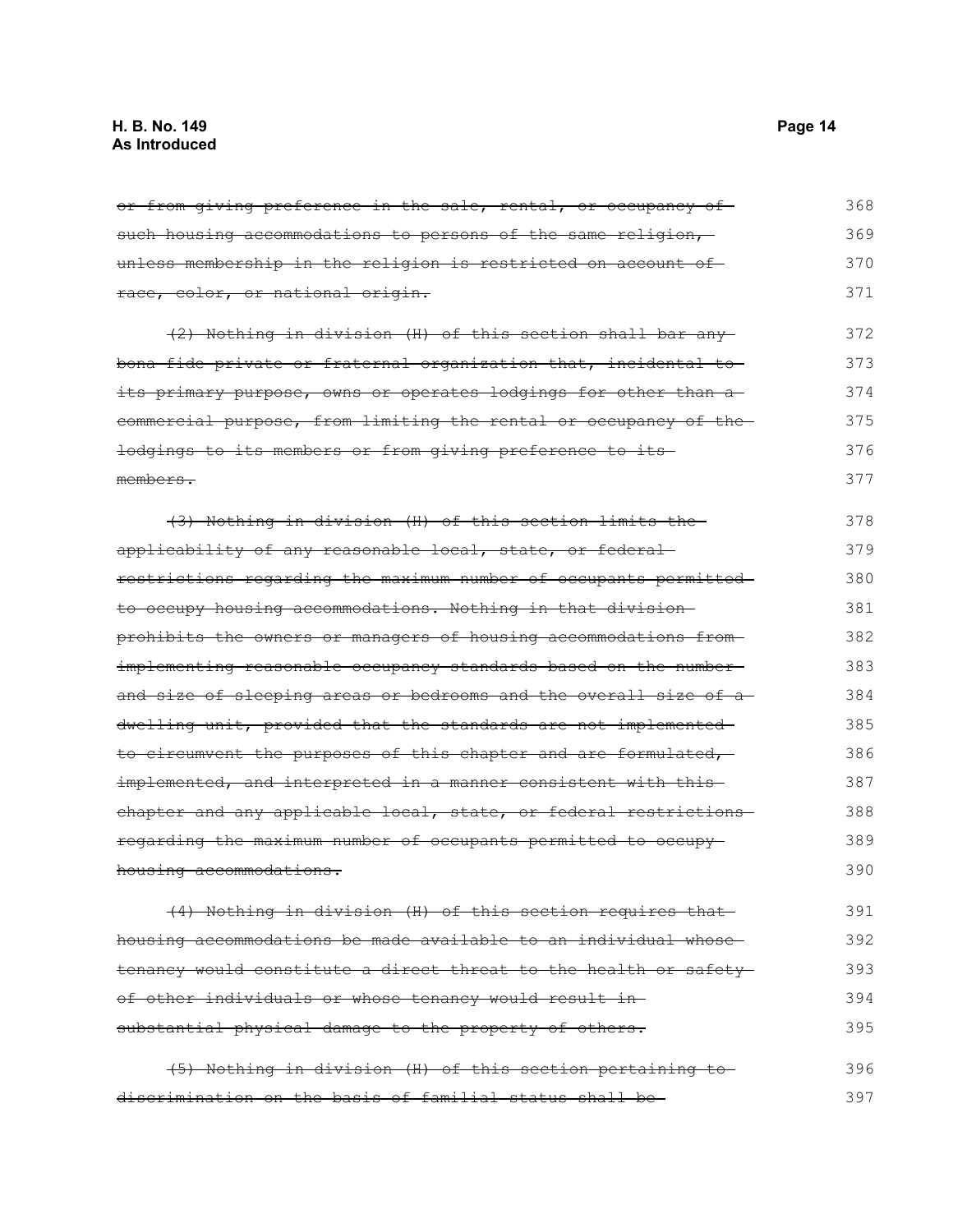construed to apply to any of the following: (a) Housing accommodations provided under any state or federal program that have been determined under the "Fair Housing Amendments Act of 1988," 102 Stat. 1623, 42 U.S.C.A. 3607, as amended, to be specifically designed and operated to assist elderly persons; (b) Housing accommodations intended for and solely occupied by persons who are sixty-two years of age or older; (c) Housing accommodations intended and operated for occupancy by at least one person who is fifty five years of ageor older per unit, as determined under the "Fair Housing Amendments Act of 1988," 102 Stat. 1623, 42 U.S.C.A. 3607, as amended.  $(H)$  -Nothing in divisions (A) to (E) of this section shall be construed to require a person with a disability to be employed or trained under circumstances that would significantly increase the occupational hazards affecting either the person with a disability, other employees, the general public, or the facilities in which the work is to be performed, or to require the employment or training of a person with a disability in a job that requires the person with a disability routinely to undertake any task, the performance of which is substantially and inherently impaired by the person's disability. (M) Nothing in divisions (H)(1) to (18) of this section shall be construed to require any person selling or renting property to modify the property in any way or to exercise a 398 399 400 401 402 403 404 405 406 407 408 409 410 411 412 413 414 415 416 417 418 419 420 421 422 423 424

#### higher degree of care for a person with a disability, to relieve any person with a disability of any obligation generally imposed on all persons regardless of disability in a written lease, 425 426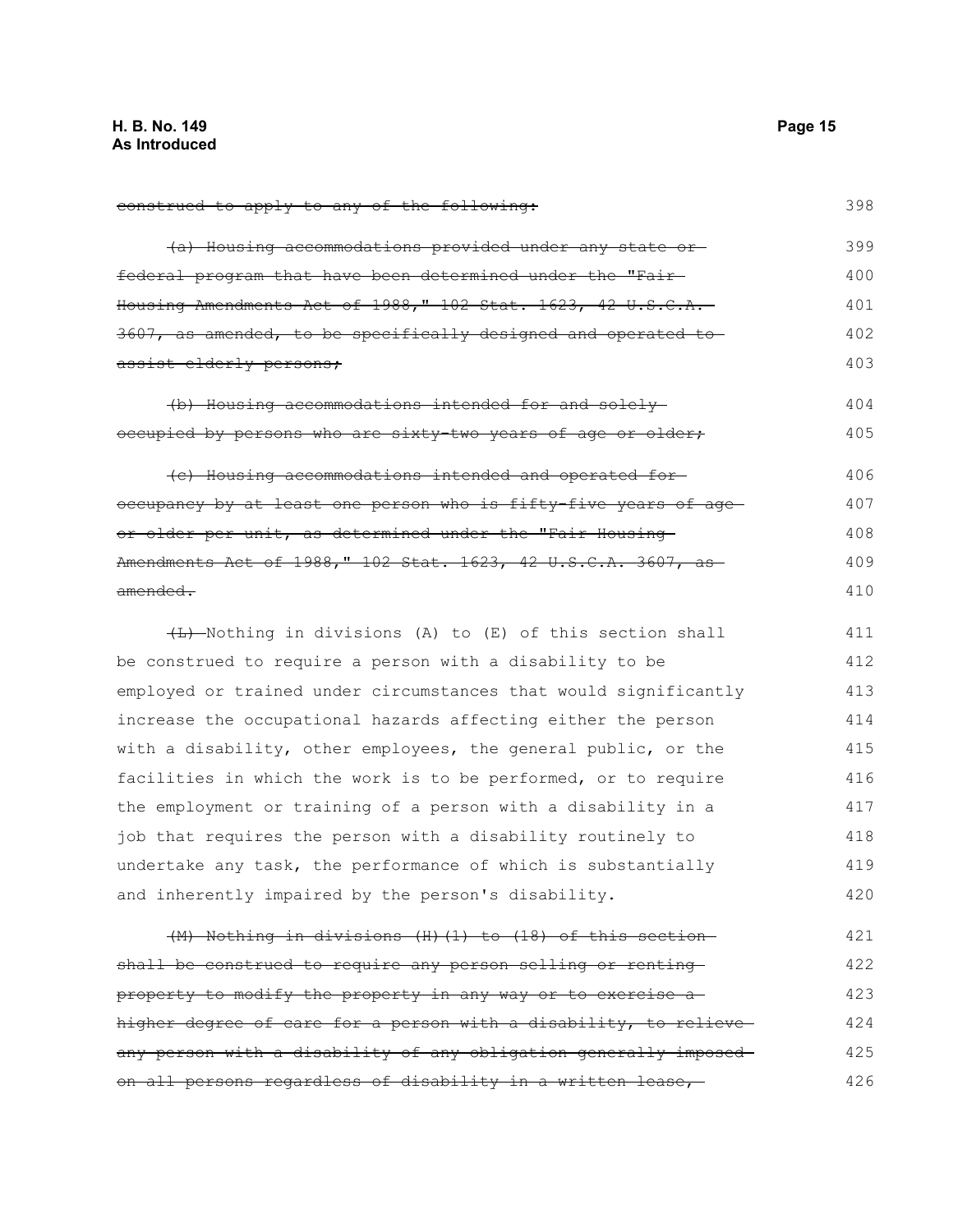rental agreement, or contract of purchase or sale, or to forbid distinctions based on the inability to fulfill the terms and conditions, including financial obligations, of the lease, agreement, or contract. (N) (L) An aggrieved individual may enforce the individual's rights relative to discrimination on the basis of age as provided for in this section by instituting a civil action, within one hundred eighty days after the alleged unlawful discriminatory practice occurred, in any court with jurisdiction for any legal or equitable relief that will effectuate the individual's rights. A person who files a civil action under this division is barred, with respect to the practices complained of, from 427 428 429 430 431 432 433 434 435 436 437 438 439

instituting a civil action under section 4112.14 of the Revised Code and from filing a charge with the commission under section 4112.05 of the Revised Code. 440 441 442

(O)(M) With regard to age, it shall not be an unlawful discriminatory practice and it shall not constitute a violation of division (A) of section 4112.14 of the Revised Code for any employer, employment agency, joint labor-management committee controlling apprenticeship training programs, or labor organization to do any of the following: 443 444 445 446 447 448

(1) Establish bona fide employment qualifications reasonably related to the particular business or occupation that may include standards for skill, aptitude, physical capability, intelligence, education, maturation, and experience; 449 450 451 452

(2) Observe the terms of a bona fide seniority system or any bona fide employee benefit plan, including, but not limited to, a retirement, pension, or insurance plan, that is not a 453 454 455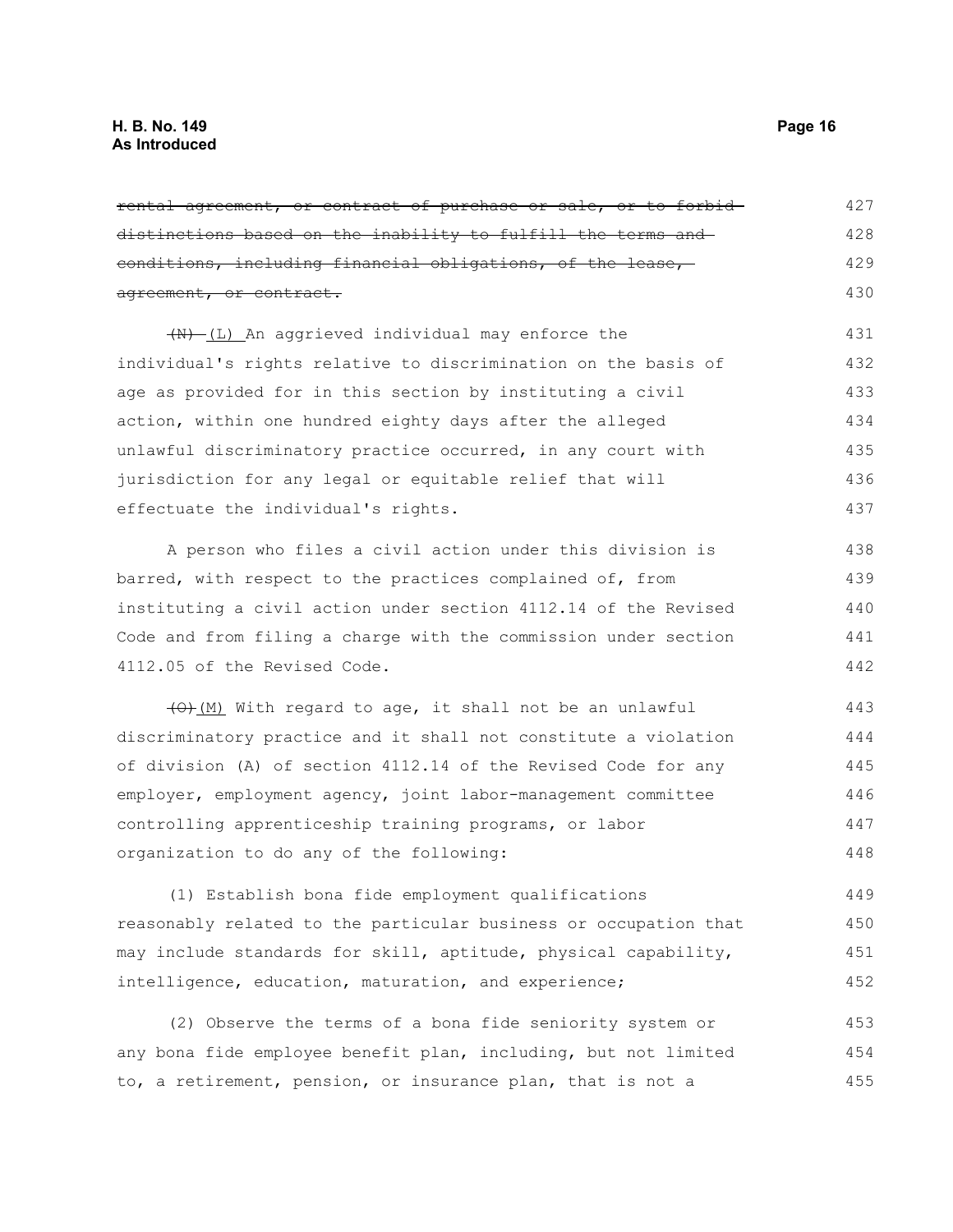subterfuge to evade the purposes of this section. However, no such employee benefit plan shall excuse the failure to hire any individual, and no such seniority system or employee benefit plan shall require or permit the involuntary retirement of any individual, because of the individual's age except as provided for in the "Age Discrimination in Employment Act Amendment of 1978," 92 Stat. 189, 29 U.S.C.A. 623, as amended by the "Age Discrimination in Employment Act Amendments of 1986," 100 Stat. 3342, 29 U.S.C.A. 623, as amended. 456 457 458 459 460 461 462 463 464

(3) Retire an employee who has attained sixty-five years of age who, for the two-year period immediately before retirement, is employed in a bona fide executive or a high policymaking position, if the employee is entitled to an immediate nonforfeitable annual retirement benefit from a pension, profit-sharing, savings, or deferred compensation plan, or any combination of those plans, of the employer of the employee, which equals, in the aggregate, at least forty-four thousand dollars, in accordance with the conditions of the "Age Discrimination in Employment Act Amendment of 1978," 92 Stat. 189, 29 U.S.C.A. 631, as amended by the "Age Discrimination in Employment Act Amendments of 1986," 100 Stat. 3342, 29 U.S.C.A. 631, as amended; 465 466 467 468 469 470 471 472 473 474 475 476 477

(4) Observe the terms of any bona fide apprenticeship program if the program is registered with the Ohio apprenticeship council pursuant to sections 4139.01 to 4139.06 of the Revised Code and is approved by the federal committee on apprenticeship of the United States department of labor. 478 479 480 481 482

 $(P)$ (N) Nothing in this chapter prohibiting age discrimination and nothing in division (A) of section 4112.14 of the Revised Code shall be construed to prohibit the following: 483 484 485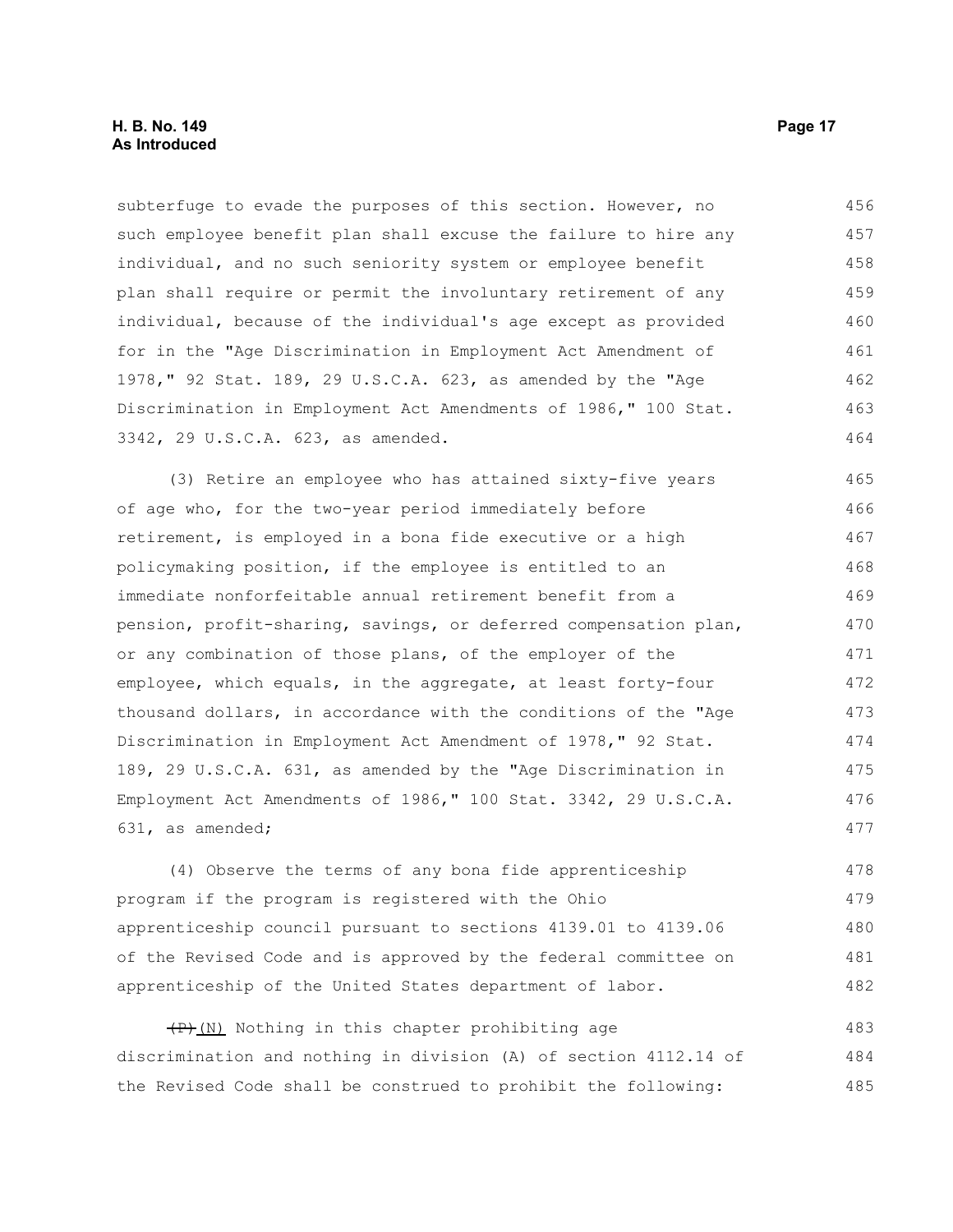#### **H. B. No. 149 Page 18 As Introduced**

(1) The designation of uniform age the attainment of which is necessary for public employees to receive pension or other retirement benefits pursuant to Chapter 145., 742., 3307., 3309., or 5505. of the Revised Code; (2) The mandatory retirement of uniformed patrol officers of the state highway patrol as provided in section 5505.16 of the Revised Code; (3) The maximum age requirements for appointment as a patrol officer in the state highway patrol established by section 5503.01 of the Revised Code; (4) The maximum age requirements established for original appointment to a police department or fire department in sections 124.41 and 124.42 of the Revised Code; (5) Any maximum age not in conflict with federal law that may be established by a municipal charter, municipal ordinance, or resolution of a board of township trustees for original appointment as a police officer or firefighter; (6) Any mandatory retirement provision not in conflict with federal law of a municipal charter, municipal ordinance, or resolution of a board of township trustees pertaining to police officers and firefighters; (7) Until January 1, 1994, the mandatory retirement of any employee who has attained seventy years of age and who is serving under a contract of unlimited tenure, or similar arrangement providing for unlimited tenure, at an institution of higher education as defined in the "Education Amendments of 1980," 94 Stat. 1503, 20 U.S.C.A. 1141(a). 486 487 488 489 490 491 492 493 494 495 496 497 498 499 500 501 502 503 504 505 506 507 508 509 510 511 512

 $(\frac{Q}{Q})(0)(1)$  (a) Except as provided in division  $(\frac{Q}{Q})(0)(1)$  (b) of this section, for purposes of divisions (A) to (E) of this 513 514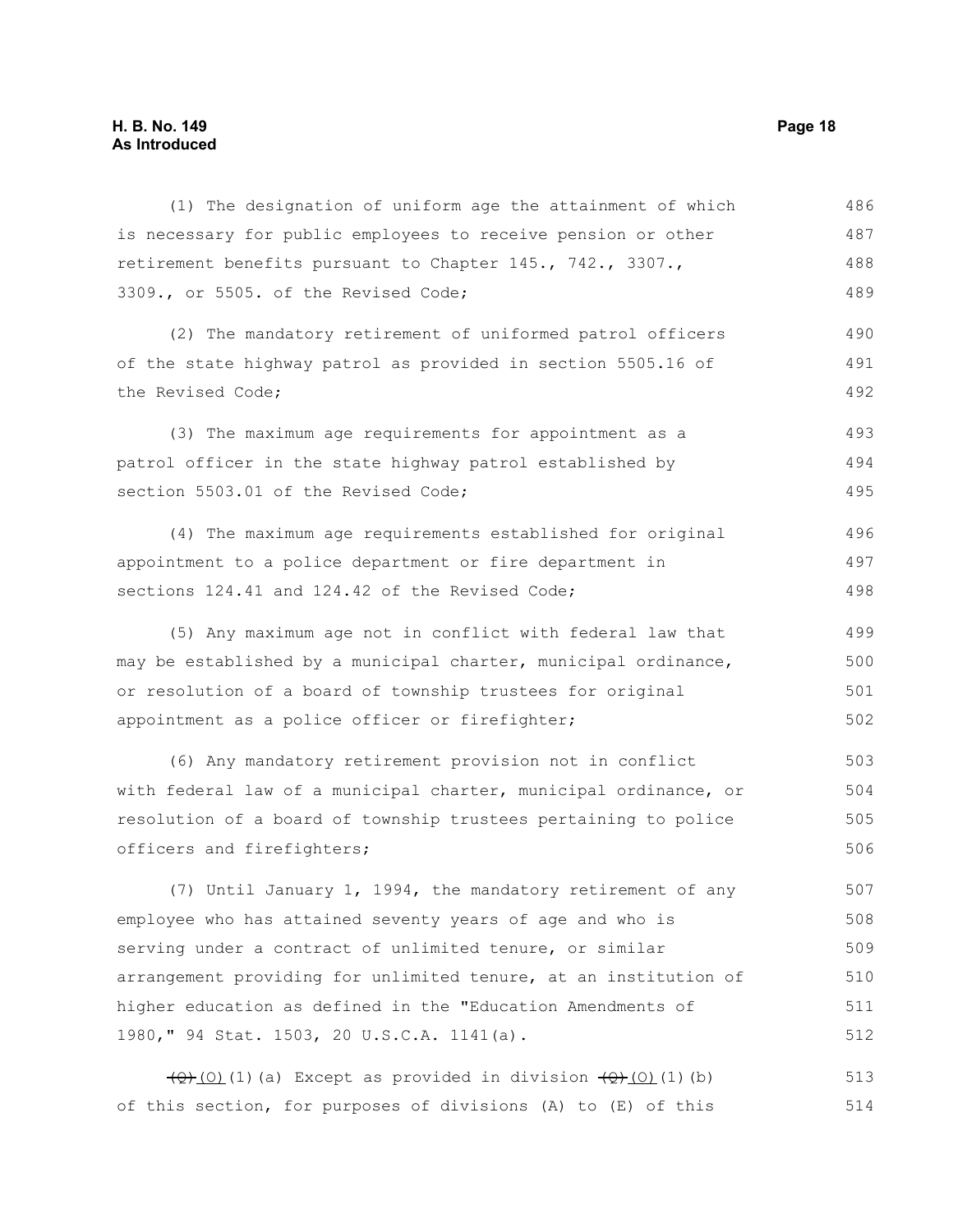section, a disability does not include any physiological disorder or condition, mental or psychological disorder, or disease or condition caused by an illegal use of any controlled substance by an employee, applicant, or other person, if an employer, employment agency, personnel placement service, labor organization, or joint labor-management committee acts on the basis of that illegal use. 515 516 517 518 519 520 521

(b) Division  $(\theta)$  (0)(1)(a) of this section does not apply to an employee, applicant, or other person who satisfies any of the following: 522 523 524

(i) The employee, applicant, or other person has successfully completed a supervised drug rehabilitation program and no longer is engaging in the illegal use of any controlled substance, or the employee, applicant, or other person otherwise successfully has been rehabilitated and no longer is engaging in that illegal use. 525 526 527 528 529 530

(ii) The employee, applicant, or other person is participating in a supervised drug rehabilitation program and no longer is engaging in the illegal use of any controlled substance. 531 532 533 534

(iii) The employee, applicant, or other person is erroneously regarded as engaging in the illegal use of any controlled substance, but the employee, applicant, or other person is not engaging in that illegal use. 535 536 537 538

(2) Divisions (A) to (E) of this section do not prohibit an employer, employment agency, personnel placement service, labor organization, or joint labor-management committee from doing any of the following: 539 540 541 542

(a) Adopting or administering reasonable policies or 543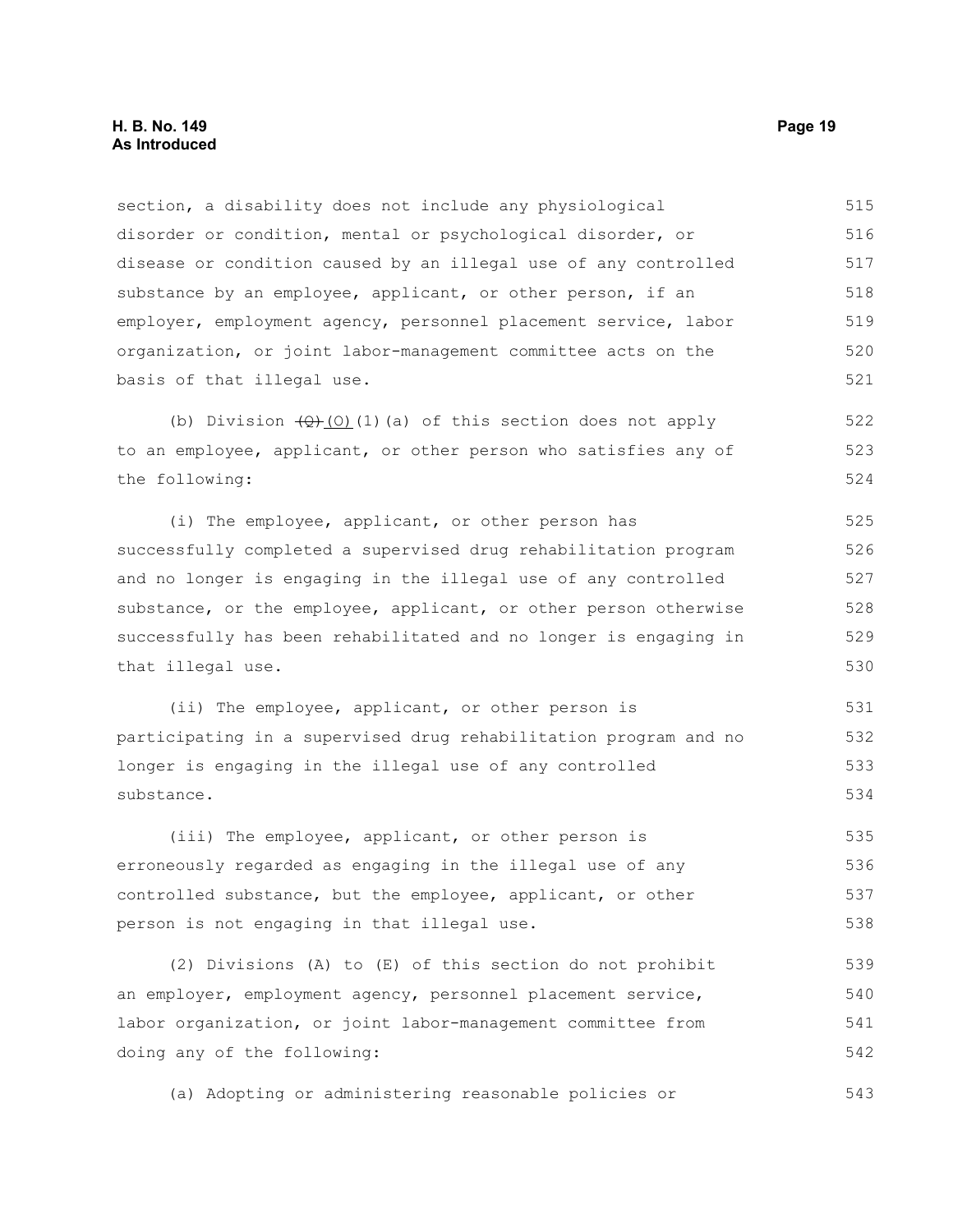procedures, including, but not limited to, testing for the illegal use of any controlled substance, that are designed to ensure that an individual described in division  $\left(\frac{Q}{Q}\right)(1)(b)(i)$ or (ii) of this section no longer is engaging in the illegal use of any controlled substance; 544 545 546 547 548

(b) Prohibiting the illegal use of controlled substances and the use of alcohol at the workplace by all employees;

(c) Requiring that employees not be under the influence of alcohol or not be engaged in the illegal use of any controlled substance at the workplace; 551 552 553

(d) Requiring that employees behave in conformance with the requirements established under "The Drug-Free Workplace Act of 1988," 102 Stat. 4304, 41 U.S.C.A. 701, as amended; 554 555 556

(e) Holding an employee who engages in the illegal use of any controlled substance or who is an alcoholic to the same qualification standards for employment or job performance, and the same behavior, to which the employer, employment agency, personnel placement service, labor organization, or joint labormanagement committee holds other employees, even if any unsatisfactory performance or behavior is related to an employee's illegal use of a controlled substance or alcoholism; 557 558 559 560 561 562 563 564

(f) Exercising other authority recognized in the "Americans with Disabilities Act of 1990," 104 Stat. 327, 42 U.S.C.A. 12101, as amended, including, but not limited to, requiring employees to comply with any applicable federal standards. 565 566 567 568 569

(3) For purposes of this chapter, a test to determine the illegal use of any controlled substance does not include a medical examination. 570 571 572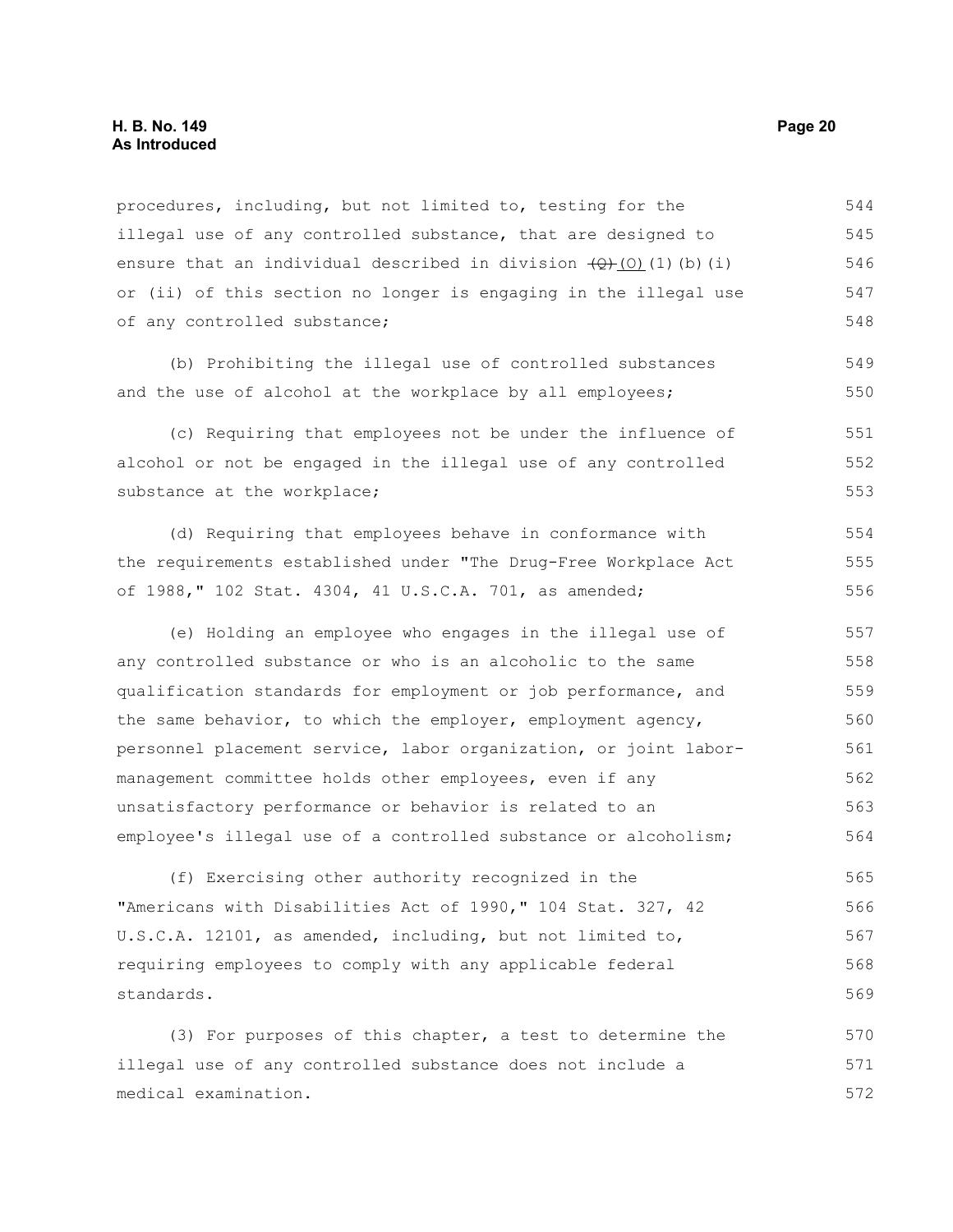#### **H. B. No. 149 Page 21 As Introduced**

(4) Division  $\left(\frac{\rho}{\rho}\right)$  of this section does not encourage, prohibit, or authorize, and shall not be construed as encouraging, prohibiting, or authorizing, the conduct of testing for the illegal use of any controlled substance by employees, applicants, or other persons, or the making of employment decisions based on the results of that type of testing. 573 574 575 576 577 578

 $(R)$ (P) This section does not apply to a religious corporation, association, educational institution, or society with respect to the employment of an individual of a particular religion to perform work connected with the carrying on by that religious corporation, association, educational institution, or society of its activities. 579 580 581 582 583 584

The unlawful discriminatory practices defined in this section do not make it unlawful for a person or an appointing authority administering an examination under section 124.23 of the Revised Code to obtain information about an applicant's military status for the purpose of determining if the applicant is eligible for the additional credit that is available under that section. 585 586 587 588 589 590 591

 **Sec. 4112.024.** (A) Nothing in division (H) of section 4112.02 of the Revised Code shall bar any religious or denominational institution or organization, or any nonprofit charitable or educational organization that is operated, supervised, or controlled by or in connection with a religious organization, from limiting the sale, rental, or occupancy of housing accommodations that it owns or operates for other than a commercial purpose to persons of the same religion, or from giving preference in the sale, rental, or occupancy of such housing accommodations to persons of the same religion, unless membership in the religion is restricted on account of race, 592 593 594 595 596 597 598 599 600 601 602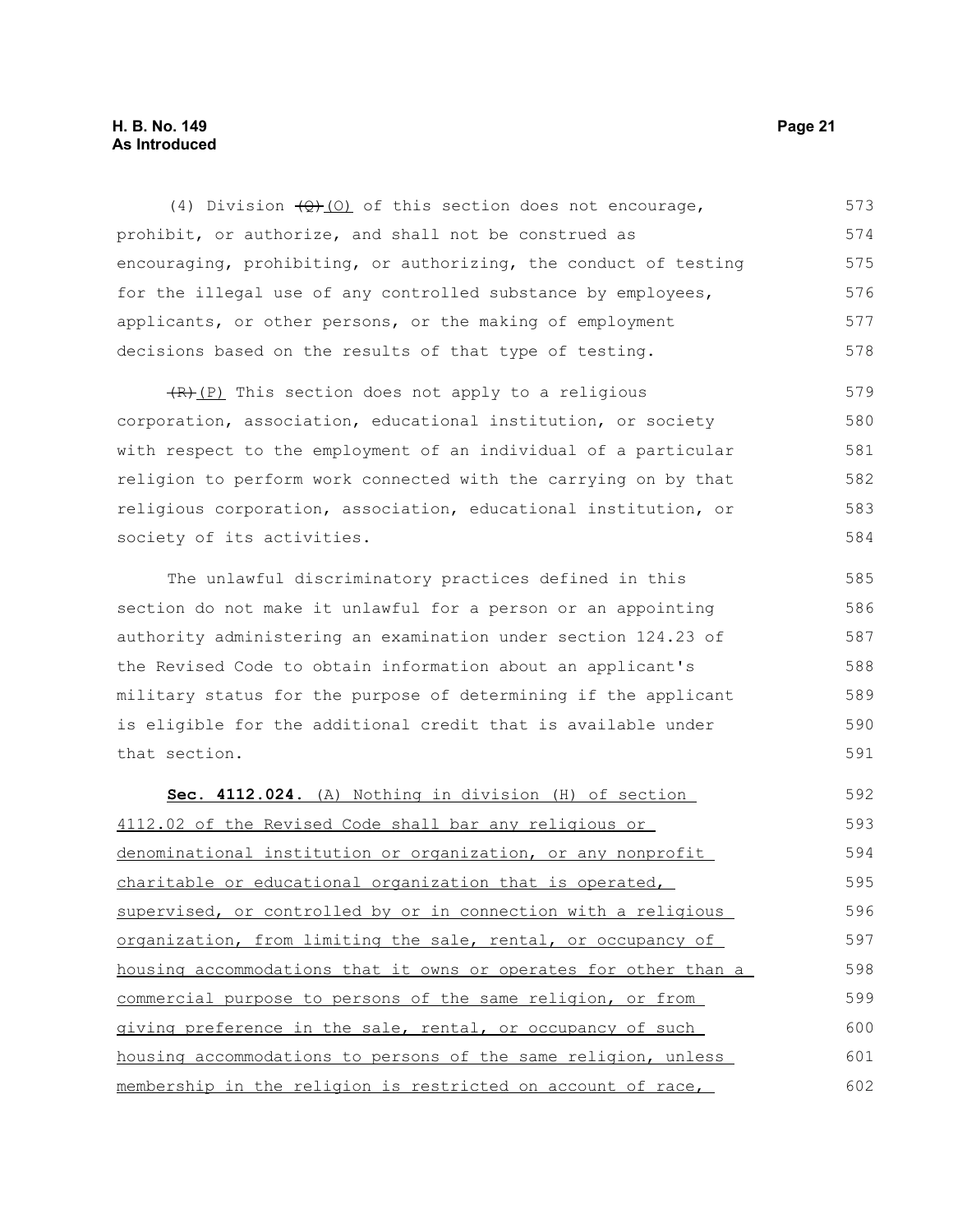### color, or national origin.

| (B) Nothing in division (H) of section 4112.02 of the                  | 604 |
|------------------------------------------------------------------------|-----|
| Revised Code shall bar any bona fide private or fraternal              | 605 |
| organization that, incidental to its primary purpose, owns or          | 606 |
| operates lodgings for other than a commercial purpose, from            | 607 |
| <u>limiting the rental or occupancy of the lodgings to its members</u> | 608 |
| or from giving preference to its members.                              | 609 |
| (C) Nothing in division (H) of section 4112.02 of the                  | 610 |
| Revised Code limits the applicability of any reasonable local,         | 611 |
| state, or federal restrictions regarding the maximum number of         | 612 |
| occupants permitted to occupy housing accommodations. Nothing in       | 613 |
| that division prohibits the owners or managers of housing              | 614 |
| accommodations from implementing reasonable occupancy standards        | 615 |
| based on the number and size of sleeping areas or bedrooms and         | 616 |
| the overall size of a dwelling unit, provided that the standards       | 617 |
| are not implemented to circumvent the purposes of this chapter         | 618 |
| and are formulated, implemented, and interpreted in a manner           | 619 |
| consistent with this chapter and any applicable local, state, or       | 620 |
| federal restrictions regarding the maximum number of occupants         | 621 |
| permitted to occupy housing accommodations.                            | 622 |
| (D) Nothing in division (H) of section 4112.02 of the                  | 623 |
| Revised Code requires that housing accommodations be made              | 624 |
| available to an individual whose tenancy would constitute a            | 625 |
| direct threat to the health or safety of other individuals or          | 626 |
| whose tenancy would result in substantial physical damage to the       | 627 |
| property of others.                                                    | 628 |
| (E) Nothing in division (H) of section 4112.02 of the                  | 629 |
| Revised Code pertaining to discrimination on the basis of              | 630 |
| familial status shall be construed to apply to any of the              | 631 |
| following:                                                             | 632 |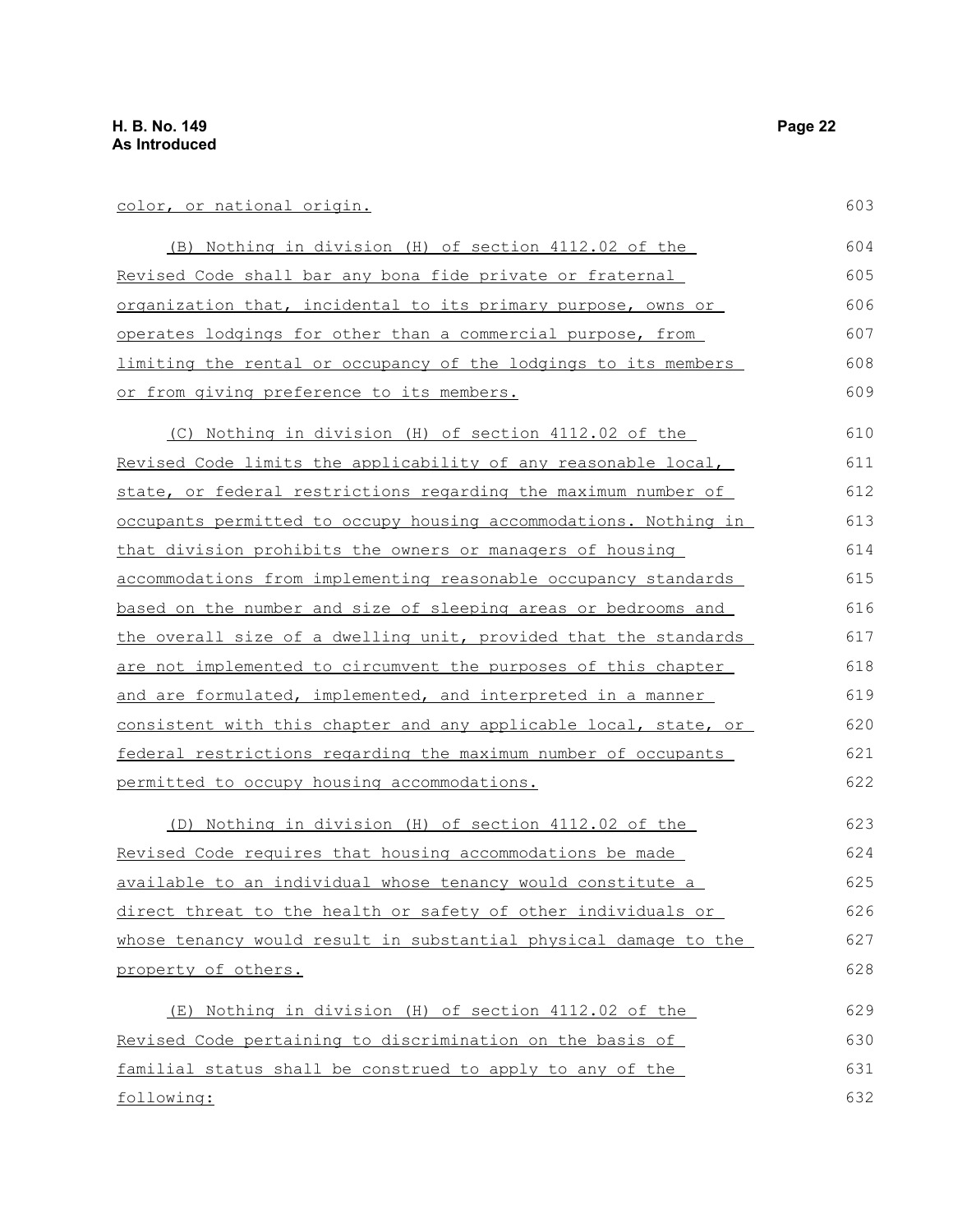| (1) Housing accommodations provided under any state or                   | 633 |
|--------------------------------------------------------------------------|-----|
| federal program that have been determined under the "Fair                | 634 |
| Housing Amendments Act of 1988," 102 Stat. 1623, 42 U.S.C.A.             | 635 |
| 3607, as amended, to be specifically designed and operated to            | 636 |
| assist elderly persons;                                                  | 637 |
| (2) Housing accommodations intended for and solely                       | 638 |
| occupied by persons who are sixty-two years of age or older;             | 639 |
| (3) Housing accommodations intended and operated for                     | 640 |
| <u>occupancy by at least one person who is fifty-five years of age</u>   | 641 |
| or older per unit, as determined under the "Fair Housing                 | 642 |
| Amendments Act of 1988," 102 Stat. 1623, 42 U.S.C.A. 3607, as            | 643 |
| amended.                                                                 | 644 |
| (F) Except as otherwise provided in division (F) of this                 | 645 |
| section, divisions (H)(1), (2), (4), (7), (9), (10), (11), (15),         | 646 |
| $(16)$ , $(18)$ , $(19)$ , $(20)$ , and $(22)$ of section 4112.02 of the | 647 |
| Revised Code and division (H) (8) of that section as it applies          | 648 |
| to the sale or lease of housing accommodations do not apply to           | 649 |
| either of the following:                                                 | 650 |
| (1) Any single-family residential dwelling sold or rented                | 651 |
| by an owner if all of the following apply:                               | 652 |
| (a) The private individual owner does not own more than                  | 653 |
| three such single-family residential dwellings at any one time.          | 654 |
| (b) The bona fide private individual owner does not own                  | 655 |
| any interest in, nor is there owned or reserved on the owner's           | 656 |
| behalf, under any express or voluntary agreement, title to or            | 657 |
| any right to all or a portion of the proceeds from the sale or           | 658 |
| rental of more than three such single-family residential                 | 659 |
| dwellings at any one time.                                               | 660 |
| (c) The single-family residential dwelling is sold or                    | 661 |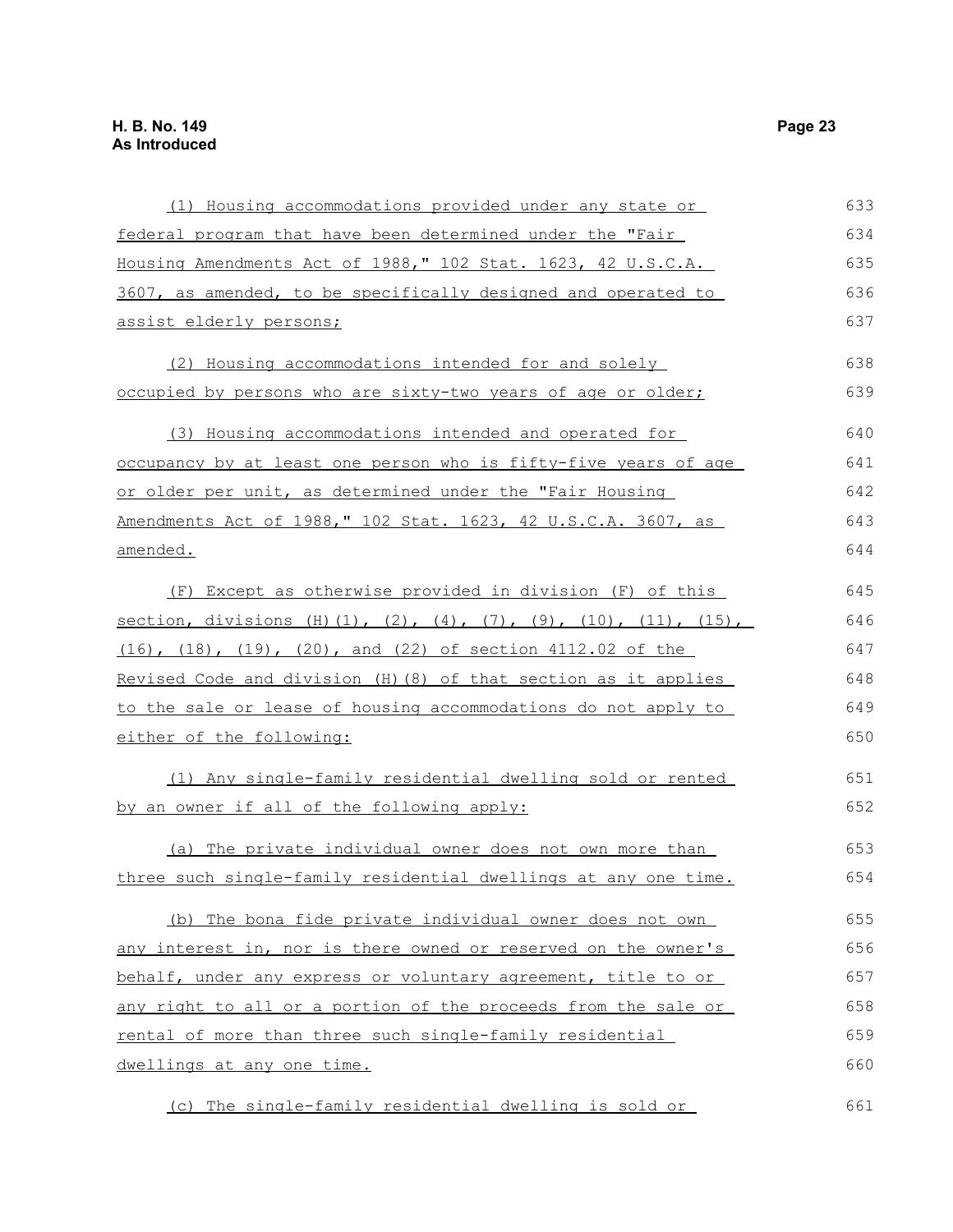| rented without both of the following:                            |     |
|------------------------------------------------------------------|-----|
| (i) The use, in any manner, of the sales or rental               | 663 |
| facilities or services of any real estate broker, agent, or      | 664 |
| salesperson; the facilities or services of any person in the     | 665 |
| business of selling or renting dwellings; or any employee or     | 666 |
| agent of any such broker, agent, salesperson, or person;         | 667 |
| (ii) The printing, publishing, or circulating of any             | 668 |
| statement or advertisement, or making or causing to be made any  | 669 |
| statement or advertisement in violation of division (H) (7) of   | 670 |
| section 4112.02 of the Revised Code.                             | 671 |
| In the case of the sale of any such single-family                | 672 |
| residential dwelling by a private individual owner not residing  | 673 |
| in the dwelling at the time of the sale or who was not the most  | 674 |
| recent resident of the dwelling prior to the sale, the exemption | 675 |
| granted by this division applies only with respect to one such   | 676 |
| sale within any twenty-four month period. Nothing in this        | 677 |
| division prohibits the use of attorneys, escrow agents,          | 678 |
| abstractors, title companies, and other such professional        | 679 |
| assistance as necessary to perfect or transfer the title of a    | 680 |
| dwelling. As used in this section, "person in the business of    | 681 |
| selling or renting dwellings" has the same meaning as in 42      | 682 |
| <u>U.S.C. 3603.</u>                                              | 683 |
| (2) Rooms or units in dwellings containing living quarters       | 684 |
| occupied or intended to be occupied by not more than four        | 685 |
| families living independently of each other, if the owner        | 686 |
| actually maintains and occupies the living quarters as the       | 687 |
| owner's residence.                                               | 688 |
| (G) Nothing in divisions (H) (1) to (18) of section 4112.02      | 689 |
| of the Revised Code shall be construed to require any person     | 690 |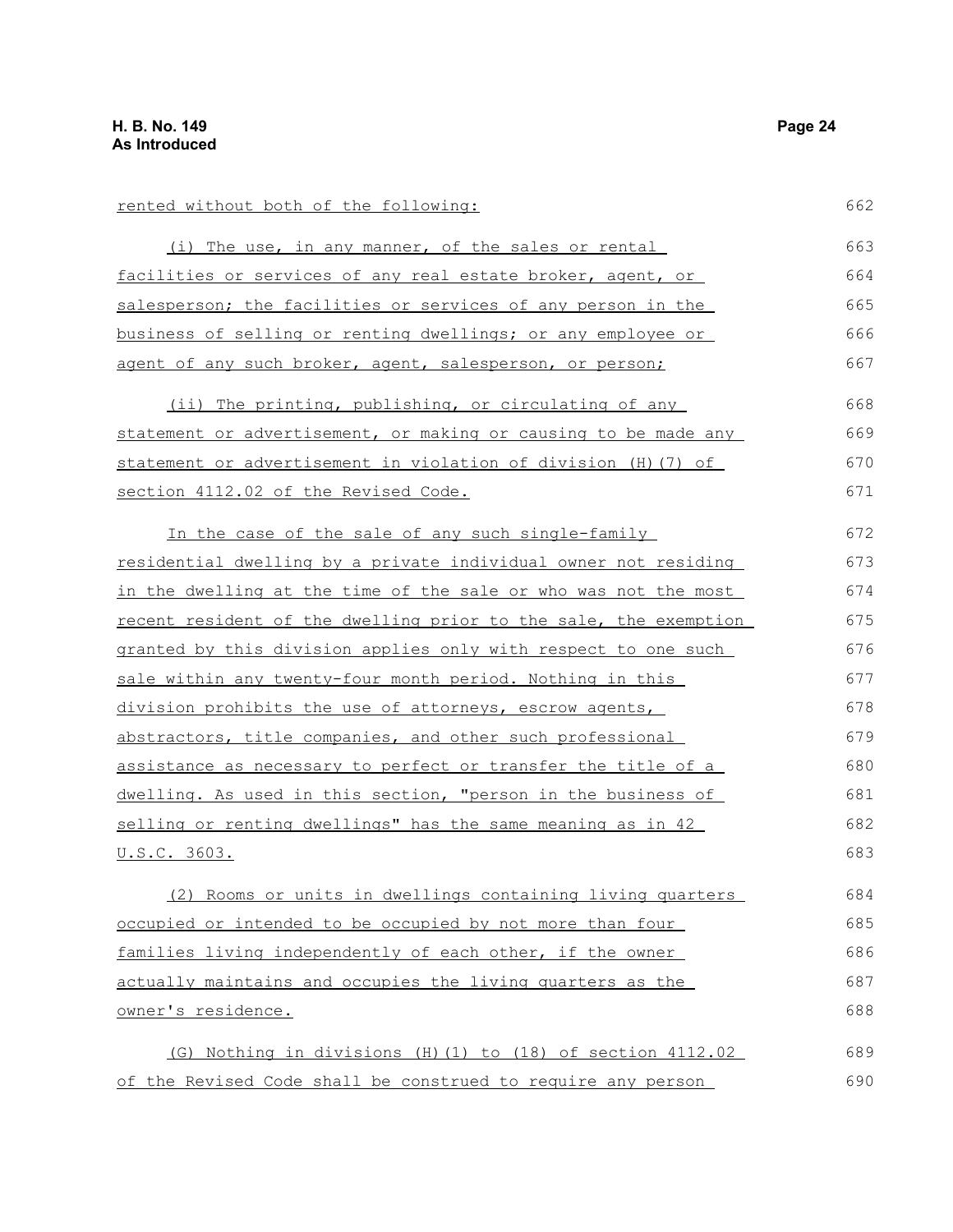| selling or renting property to modify the property in any way or | 691 |
|------------------------------------------------------------------|-----|
| to exercise a higher degree of care for a person with a          | 692 |
| disability, to relieve any person with a disability of any       | 693 |
| obligation generally imposed on all persons regardless of        | 694 |
| disability in a written lease, rental agreement, or contract of  | 695 |
| purchase or sale, or to forbid distinctions based on the         | 696 |
| inability to fulfill the terms and conditions, including         | 697 |
| financial obligations, of the lease, agreement, or contract.     | 698 |
| Sec. 4112.05. (A) The commission, as provided in this            | 699 |
| section, shall prevent any person from engaging in unlawful      | 700 |
| discriminatory practices, provided that, before instituting the  | 701 |
| formal hearing authorized by division (B) of this section, it    | 702 |
| shall attempt, by informal methods of conference, conciliation,  | 703 |
| and persuasion, to induce compliance with this chapter.          | 704 |
| (B) (1) Any person may file a charge with the commission         | 705 |
| alleging that another person has engaged or is engaging in an    | 706 |
| unlawful discriminatory practice. In the case of a charge        | 707 |
| alleging an unlawful discriminatory practice described in        | 708 |
| division (A), (B), (C), (D), (E), (F), (G), (I), or (J) of       | 709 |
| section 4112.02 or in section 4112.021 or 4112.022 of the        | 710 |
| Revised Code, the charge shall be in writing and under oath and  | 711 |
| shall be filed with the commission within six months after the   | 712 |
| alleged unlawful discriminatory practice was committed. In the   | 713 |
| case of a charge alleging an unlawful discriminatory practice    | 714 |
| described in division (H) of section 4112.02 of the Revised      | 715 |
| Code, the charge shall be in writing and under oath and shall be | 716 |
| filed with the commission within one year after the alleged      | 717 |
| unlawful discriminatory practice was committed.                  | 718 |
|                                                                  |     |

(2) Upon receiving a charge, the commission may initiate a preliminary investigation to determine whether it is probable 719 720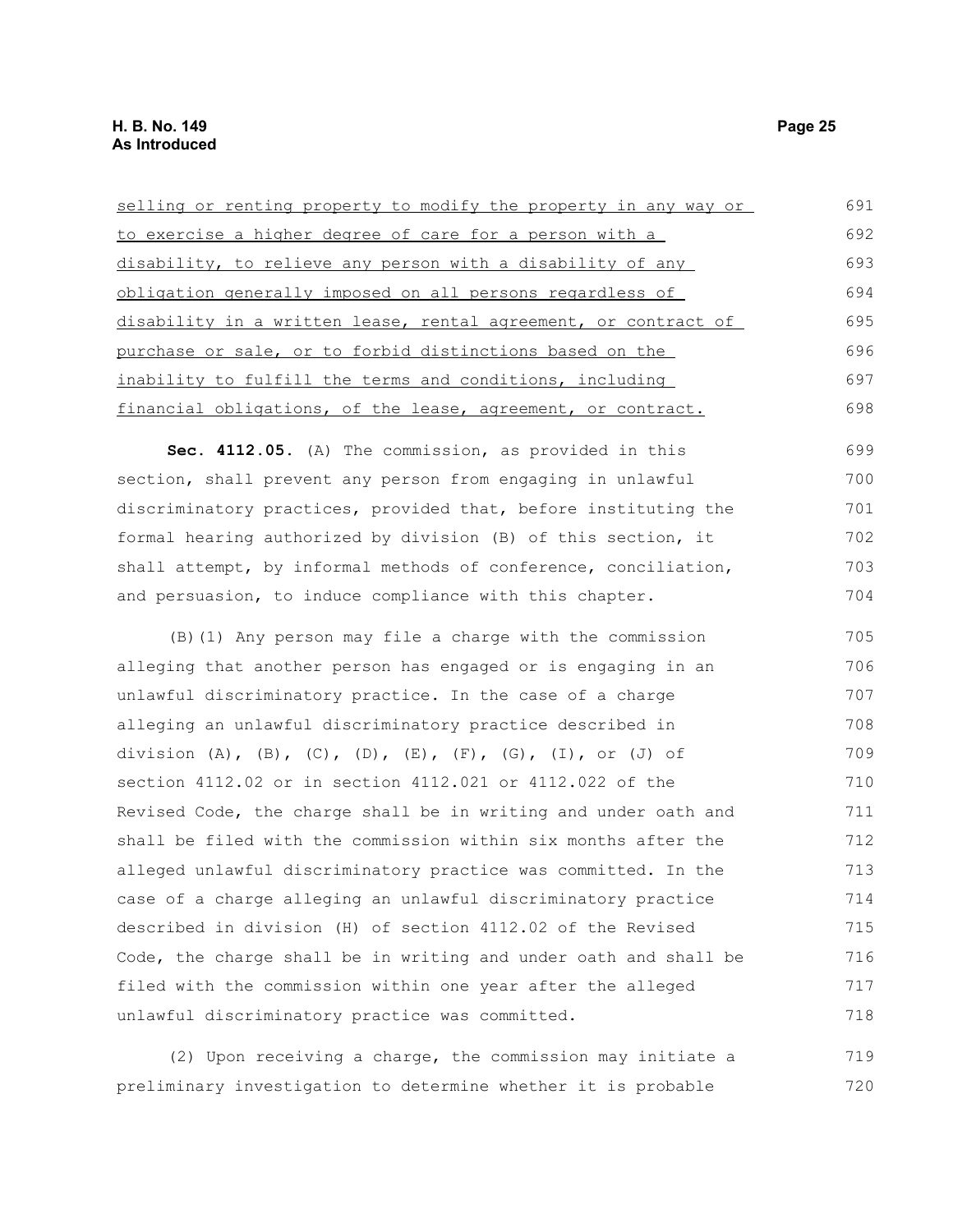that an unlawful discriminatory practice has been or is being engaged in. The commission also may conduct, upon its own initiative and independent of the filing of any charges, a preliminary investigation relating to any of the unlawful discriminatory practices described in division (A), (B), (C), (D), (E), (F), (I), or (J) of section 4112.02 or in section 4112.021 or 4112.022 of the Revised Code. Prior to a notification of a complainant under division (B)(4) of this section or prior to the commencement of informal methods of conference, conciliation, and persuasion under that division, the members of the commission and the officers and employees of the commission shall not make public in any manner and shall retain as confidential all information that was obtained as a result of or that otherwise pertains to a preliminary investigation other than one described in division (B)(3) of this section. 721 722 723 724 725 726 727 728 729 730 731 732 733 734 735 736

(3)(a) Unless it is impracticable to do so and subject to its authority under division (B)(3)(d) of this section, the commission shall complete a preliminary investigation of a charge filed pursuant to division (B)(1) of this section that alleges an unlawful discriminatory practice described in division (H) of section 4112.02 of the Revised Code, and shall take one of the following actions, within one hundred days after the filing of the charge: 737 738 739 740 741 742 743 744

(i) Notify the complainant and the respondent that it is not probable that an unlawful discriminatory practice described in division (H) of section 4112.02 of the Revised Code has been or is being engaged in and that the commission will not issue a complaint in the matter; 745 746 747 748 749

(ii) Initiate a complaint and schedule it for informal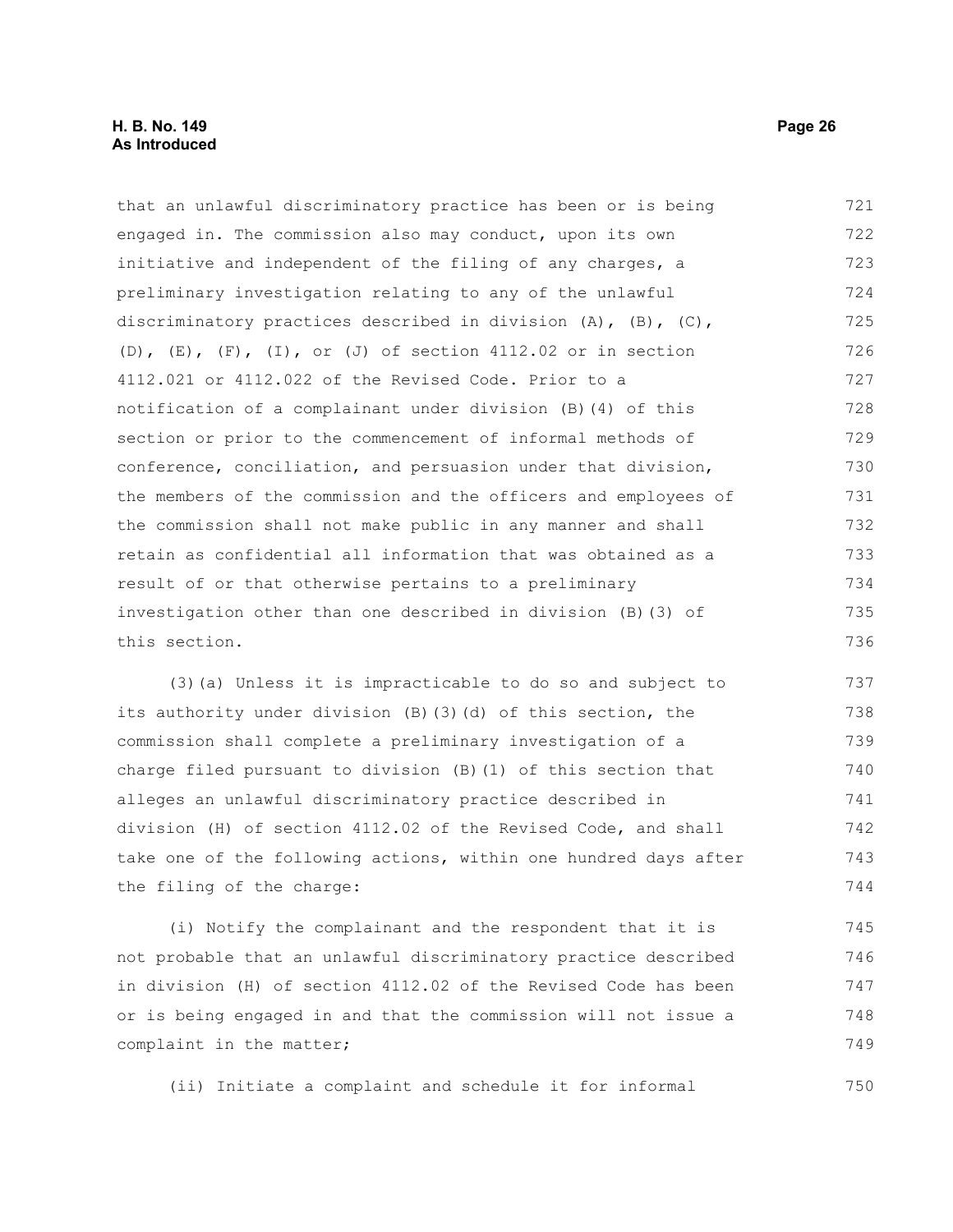751

methods of conference, conciliation, and persuasion;

(iii) Initiate a complaint and refer it to the attorney general with a recommendation to seek a temporary or permanent injunction or a temporary restraining order. If this action is taken, the attorney general shall apply, as expeditiously as possible after receipt of the complaint, to the court of common pleas of the county in which the unlawful discriminatory practice allegedly occurred for the appropriate injunction or order, and the court shall hear and determine the application as expeditiously as possible. 752 753 754 755 756 757 758 759 760

(b) If it is not practicable to comply with the requirements of division (B)(3)(a) of this section within the one-hundred-day period described in that division, the commission shall notify the complainant and the respondent in writing of the reasons for the noncompliance. 761 762 763 764 765

(c) Prior to the issuance of a complaint under division (B)(3)(a)(ii) or (iii) of this section or prior to a notification of the complainant and the respondent under division (B)(3)(a)(i) of this section, the members of the commission and the officers and employees of the commission shall not make public in any manner and shall retain as confidential all information that was obtained as a result of or that otherwise pertains to a preliminary investigation of a charge filed pursuant to division (B)(1) of this section that alleges an unlawful discriminatory practice described in division (H) of section 4112.05 of the Revised Code. 766 767 768 769 770 771 772 773 774 775 776

(d) Notwithstanding the types of action described in divisions (B)(3)(a)(ii) and (iii) of this section, prior to the issuance of a complaint or the referral of a complaint to the attorney general and prior to endeavoring to eliminate an 777 778 779 780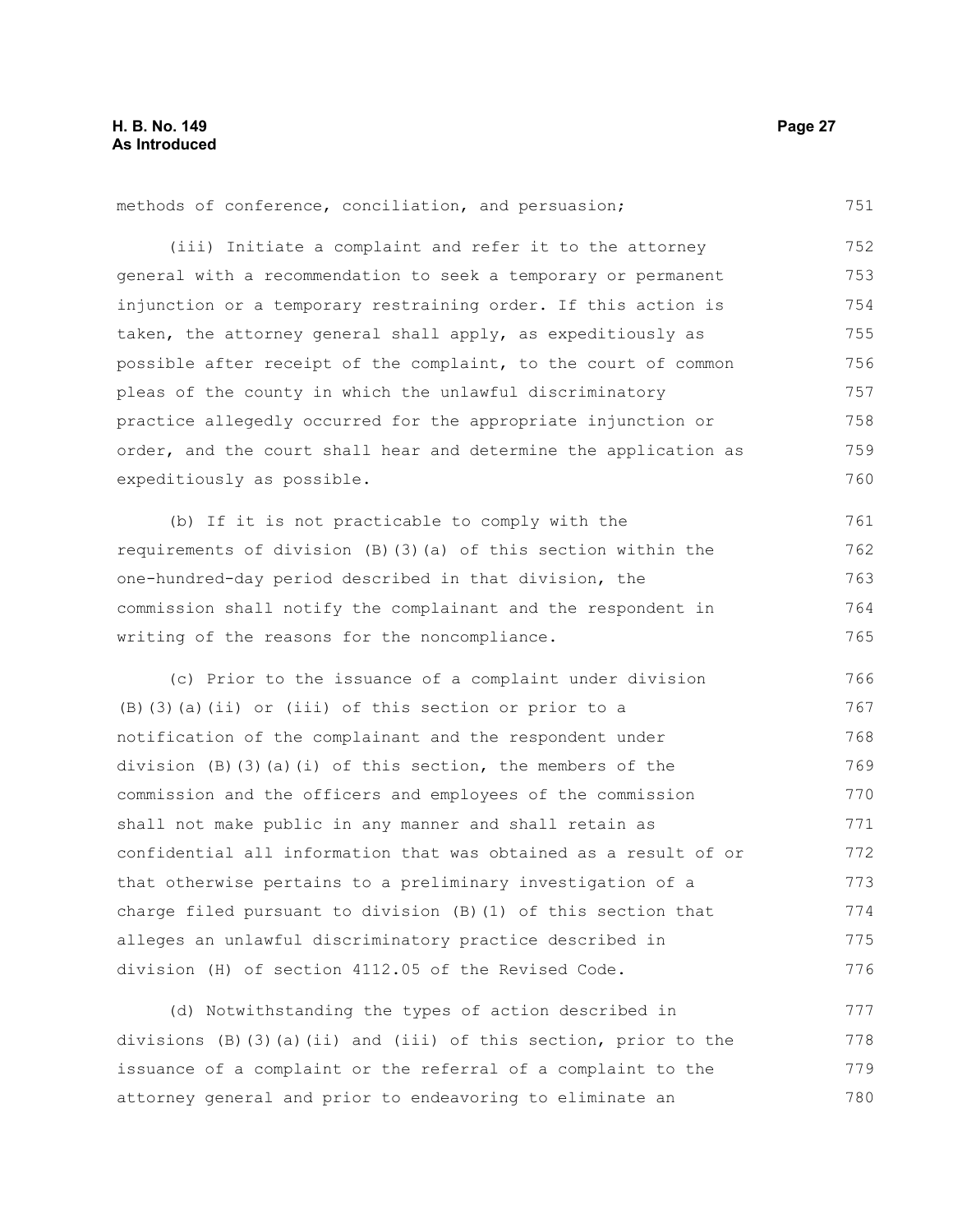#### **H. B. No. 149 Page 28 As Introduced**

unlawful discriminatory practice described in division (H) of section 4112.02 of the Revised Code by informal methods of conference, conciliation, and persuasion, the commission may seek a temporary or permanent injunction or a temporary restraining order in the court of common pleas of the county in which the unlawful discriminatory practice allegedly occurred. 781 782 783 784 785 786

(4) If the commission determines after a preliminary investigation other than one described in division (B)(3) of this section that it is not probable that an unlawful discriminatory practice has been or is being engaged in, it shall notify any complainant under division (B)(1) of this section that it has so determined and that it will not issue a complaint in the matter. If the commission determines after a preliminary investigation other than the one described in division (B)(3) of this section that it is probable that an unlawful discriminatory practice has been or is being engaged in, it shall endeavor to eliminate the practice by informal methods of conference, conciliation, and persuasion. 787 788 789 790 791 792 793 794 795 796 797 798

(5) Nothing said or done during informal methods of conference, conciliation, and persuasion under this section shall be disclosed by any member of the commission or its staff or be used as evidence in any subsequent hearing or other proceeding. If, after a preliminary investigation and the use of informal methods of conference, conciliation, and persuasion under this section, the commission is satisfied that any unlawful discriminatory practice will be eliminated, it may treat the charge involved as being conciliated and enter that disposition on the records of the commission. If the commission fails to effect the elimination of an unlawful discriminatory practice by informal methods of conference, conciliation, and persuasion under this section and to obtain voluntary compliance 799 800 801 802 803 804 805 806 807 808 809 810 811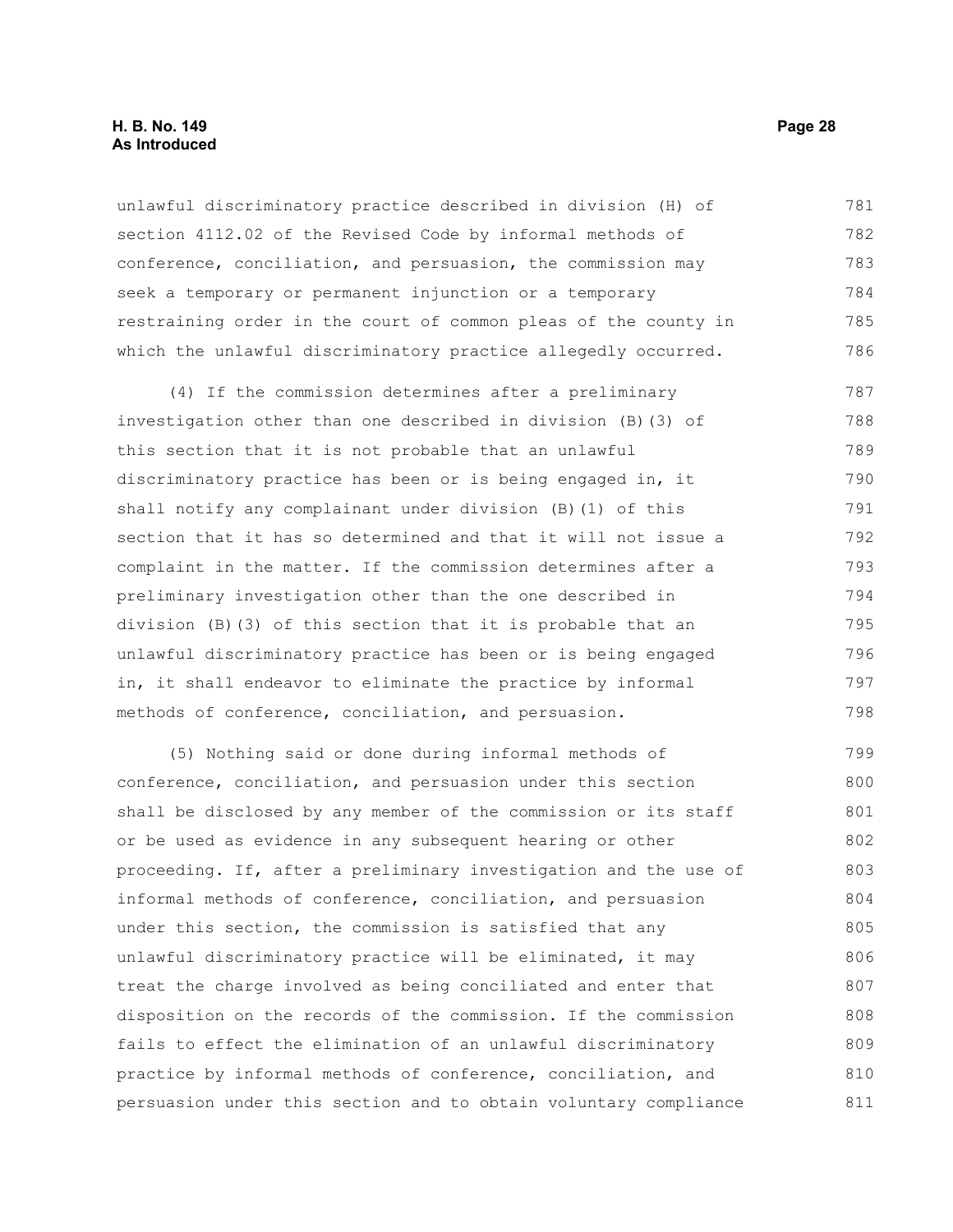#### **H. B. No. 149 Page 29 As Introduced**

with this chapter, the commission shall issue and cause to be served upon any person, including the respondent against whom a complainant has filed a charge pursuant to division (B)(1) of this section, a complaint stating the charges involved and containing a notice of an opportunity for a hearing before the commission, a member of the commission, or a hearing examiner at a place that is stated in the notice and that is located within the county in which the alleged unlawful discriminatory practice has occurred or is occurring or in which the respondent resides or transacts business. The hearing shall be held not less than thirty days after the service of the complaint upon the complainant, the aggrieved persons other than the complainant on whose behalf the complaint is issued, and the respondent, unless the complainant, an aggrieved person, or the respondent elects to proceed under division (A)(2) of section 4112.051 of the Revised Code when that division is applicable. If a complaint pertains to an alleged unlawful discriminatory practice described in division (H) of section 4112.02 of the Revised Code, the complaint shall notify the complainant, an aggrieved person, and the respondent of the right of the complainant, an aggrieved person, or the respondent to elect to proceed with the administrative hearing process under this section or to proceed under division (A)(2) of section 4112.051 of the Revised Code. 812 813 814 815 816 817 818 819 820 821 822 823 824 825 826 827 828 829 830 831 832 833 834

(6) The attorney general shall represent the commission at any hearing held pursuant to division (B)(5) of this section and shall present the evidence in support of the complaint. 835 836 837

(7) Any complaint issued pursuant to division (B)(5) of this section after the filing of a charge under division (B)(1) of this section shall be so issued within one year after the complainant filed the charge with respect to an alleged unlawful discriminatory practice. 838 839 840 841 842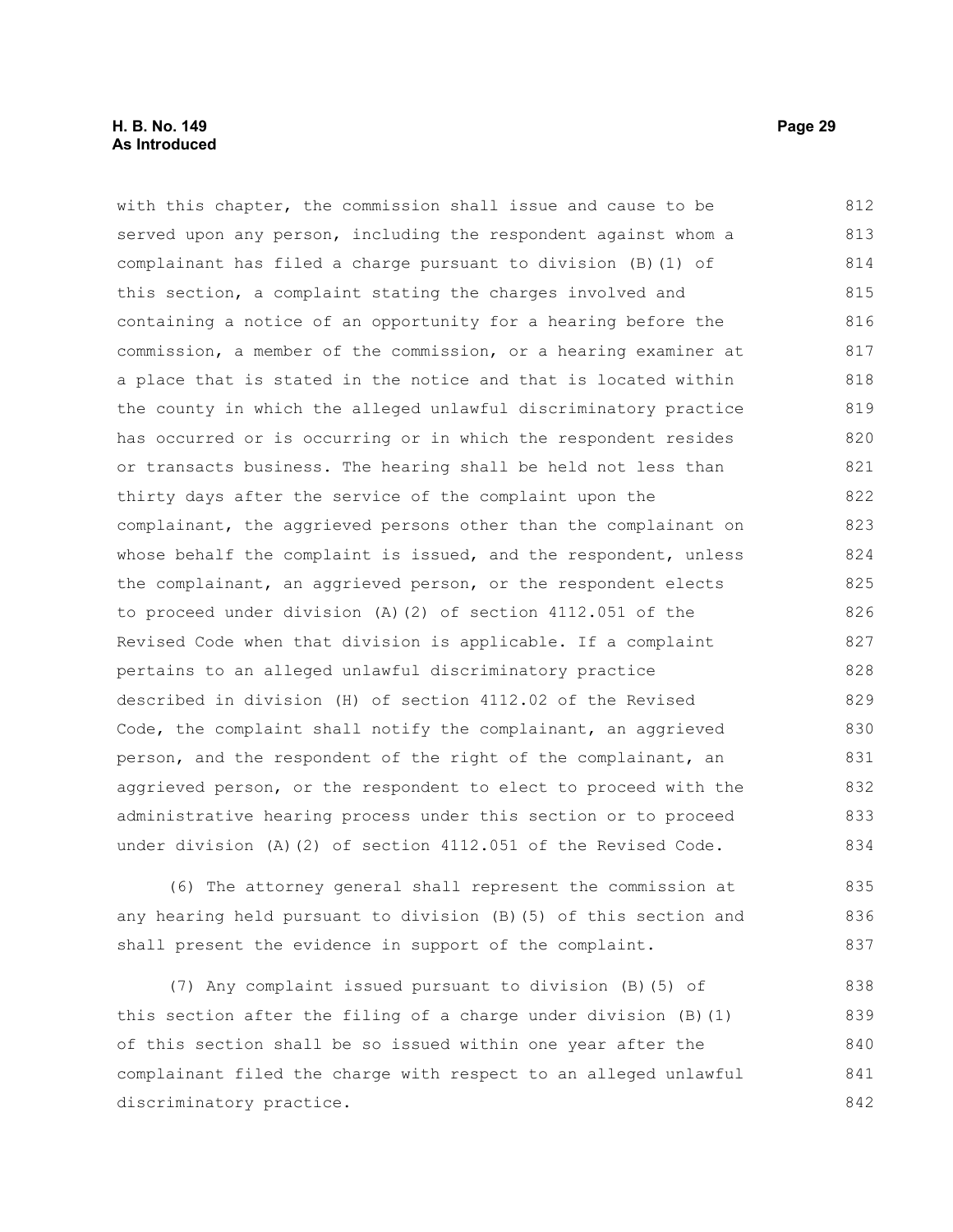#### **H. B. No. 149 Page 30 As Introduced**

(C) Any complaint issued pursuant to division (B) of this section may be amended by the commission, a member of the commission, or the hearing examiner conducting a hearing under division (B) of this section, at any time prior to or during the hearing. The respondent has the right to file an answer or an amended answer to the original and amended complaints and to appear at the hearing in person, by attorney, or otherwise to examine and cross-examine witnesses. 843 844 845 846 847 848 849 850

(D) The complainant shall be a party to a hearing under division (B) of this section, and any person who is an indispensable party to a complete determination or settlement of a question involved in the hearing shall be joined. Any aggrieved person who has or claims an interest in the subject of the hearing and in obtaining or preventing relief against the unlawful discriminatory practices complained of shall be permitted to appear only for the presentation of oral or written arguments, to present evidence, perform direct and crossexamination, and be represented by counsel. The commission shall adopt rules, in accordance with Chapter 119. of the Revised Code governing the authority granted under this division. 851 852 853 854 855 856 857 858 859 860 861 862

(E) In any hearing under division (B) of this section, the commission, a member of the commission, or the hearing examiner shall not be bound by the Rules of Evidence but, in ascertaining the practices followed by the respondent, shall take into account all reliable, probative, and substantial statistical or other evidence produced at the hearing that may tend to prove the existence of a predetermined pattern of employment or membership, provided that nothing contained in this section shall be construed to authorize or require any person to observe the proportion that persons of any race, color, religion, sex, military status, familial status, national origin, disability, 863 864 865 866 867 868 869 870 871 872 873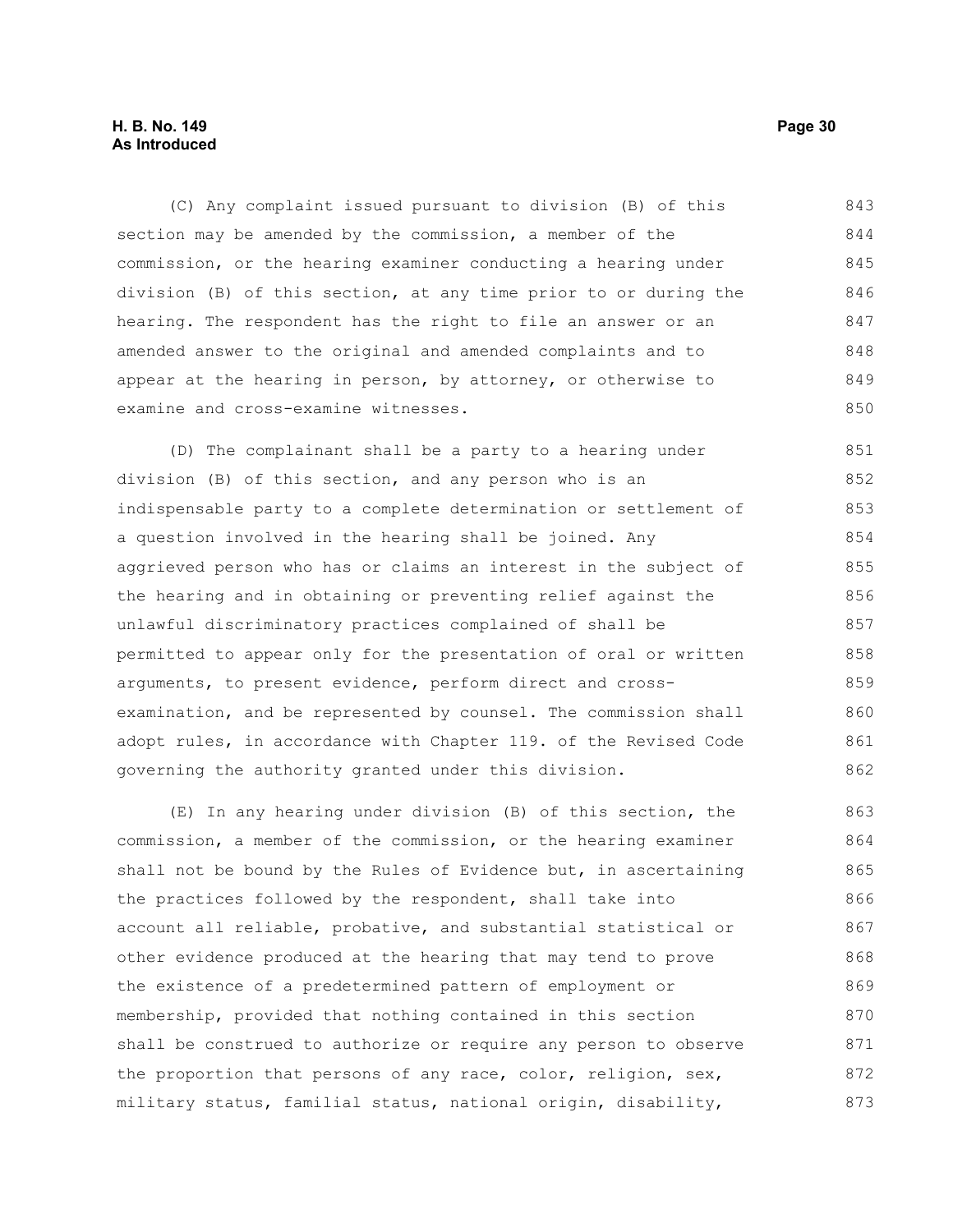age, or ancestry bear to the total population or in accordance with any criterion other than the individual qualifications of the applicant. 874 875 876

(F) The testimony taken at a hearing under division (B) of this section shall be under oath and shall be reduced to writing and filed with the commission. Thereafter, in its discretion, the commission, upon the service of a notice upon the complainant and the respondent that indicates an opportunity to be present, may take further testimony or hear argument. 877 878 879 880 881 882

(G)(1)(a) If, upon all reliable, probative, and substantial evidence presented at a hearing under division (B) of this section, the commission determines that the respondent has engaged in, or is engaging in, any unlawful discriminatory practice, whether against the complainant or others, the commission shall state its findings of fact and conclusions of law and shall issue and, subject to the provisions of Chapter 119. of the Revised Code, cause to be served on the respondent an order requiring the respondent to eease-do all of the following: 883 884 885 886 887 888 889 890 891 892

```
 (i) Cease and desist from the unlawful discriminatory
practice, requiring the respondent to take ;
                                                                            893
                                                                            894
```
 (ii) Take any further affirmative or other action that will effectuate the purposes of this chapter, including, but not limited to, hiring, reinstatement, or upgrading of employees with or without back pay, or admission or restoration to union membership, and requiring the respondent to report- $\dot{I}$ 895 896 897 898 899

 (iii) Report to the commission the manner of compliance.  $F^+$ 900 901

If the commission directs payment of back pay, it shall 902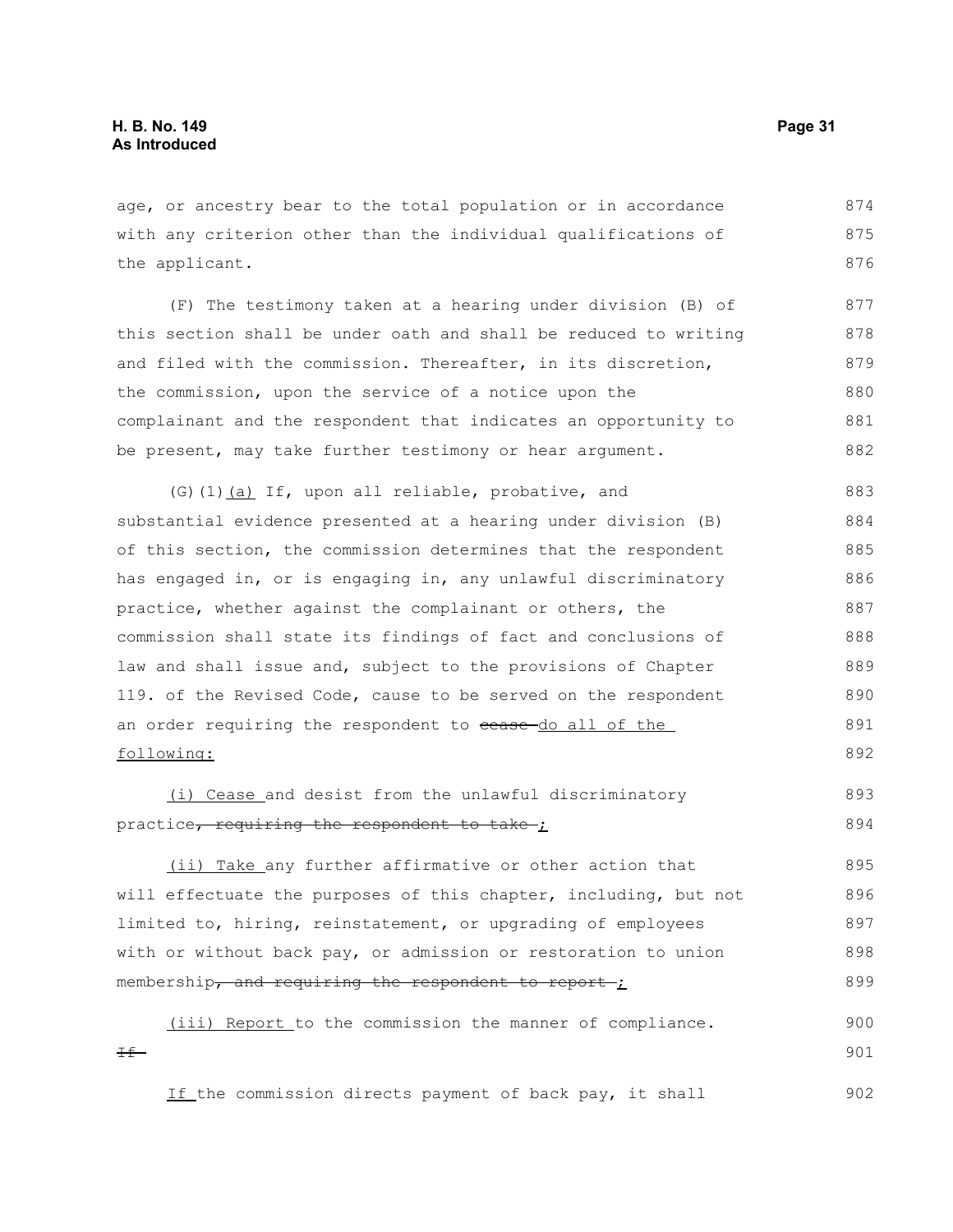931

| make allowance for interim earnings. If it                               | 903 |
|--------------------------------------------------------------------------|-----|
| (b) If the commission finds a violation of division (H) of               | 904 |
| section 4112.02 of the Revised Code, in addition to the action           | 905 |
| described in division (G) (1) (a) of this section, the commission        |     |
| additionally shall may require the respondent to pay actual              | 907 |
| damages and reasonable attorney's fees, and may-award to the             |     |
| eomplainant punitive damages , to vindicate the public interest,         | 909 |
| assess a civil penalty against the respondent as follows:                | 910 |
| $(a)$ (i) If $division-divisions(G)$ (l) (b) $(ii)$ or $(e)$ $(iii)$ of  | 911 |
| this section does do not apply, punitive damages a civil penalty         | 912 |
| in an amount not to exceed ten-two thousand dollars;                     | 913 |
| $\frac{1}{10}$ (ii) If division $\frac{1}{10}$ (d) (d) (d) (iii) of this | 914 |
| section does not apply and if the respondent has been determined         | 915 |
| by a final order of the commission or by a final judgment of a           | 916 |
| court to have committed one violation of division (H) of section         | 917 |
| 4112.02 of the Revised Code during the five-year period                  | 918 |
| immediately preceding the date on which a complaint was issued           | 919 |
| pursuant to division (B) of this section, punitive damages a             | 920 |
| civil penalty in an amount not to exceed twenty-five-five                | 921 |
| thousand dollars;                                                        | 922 |
| (e) (iii) If the respondent has been determined by a final               | 923 |
| order of the commission or by a final judgment of a court to             | 924 |
| have committed two or more violations of division (H) of section         | 925 |
| 4112.02 of the Revised Code during the seven-year period                 | 926 |
| immediately preceding the date on which a complaint was issued           | 927 |
| pursuant to division (B) of this section, punitive damages a             | 928 |
| civil penalty in an amount not to exceed fifty ten thousand              | 929 |
| dollars.                                                                 | 930 |

(2) Upon the submission of reports of compliance, the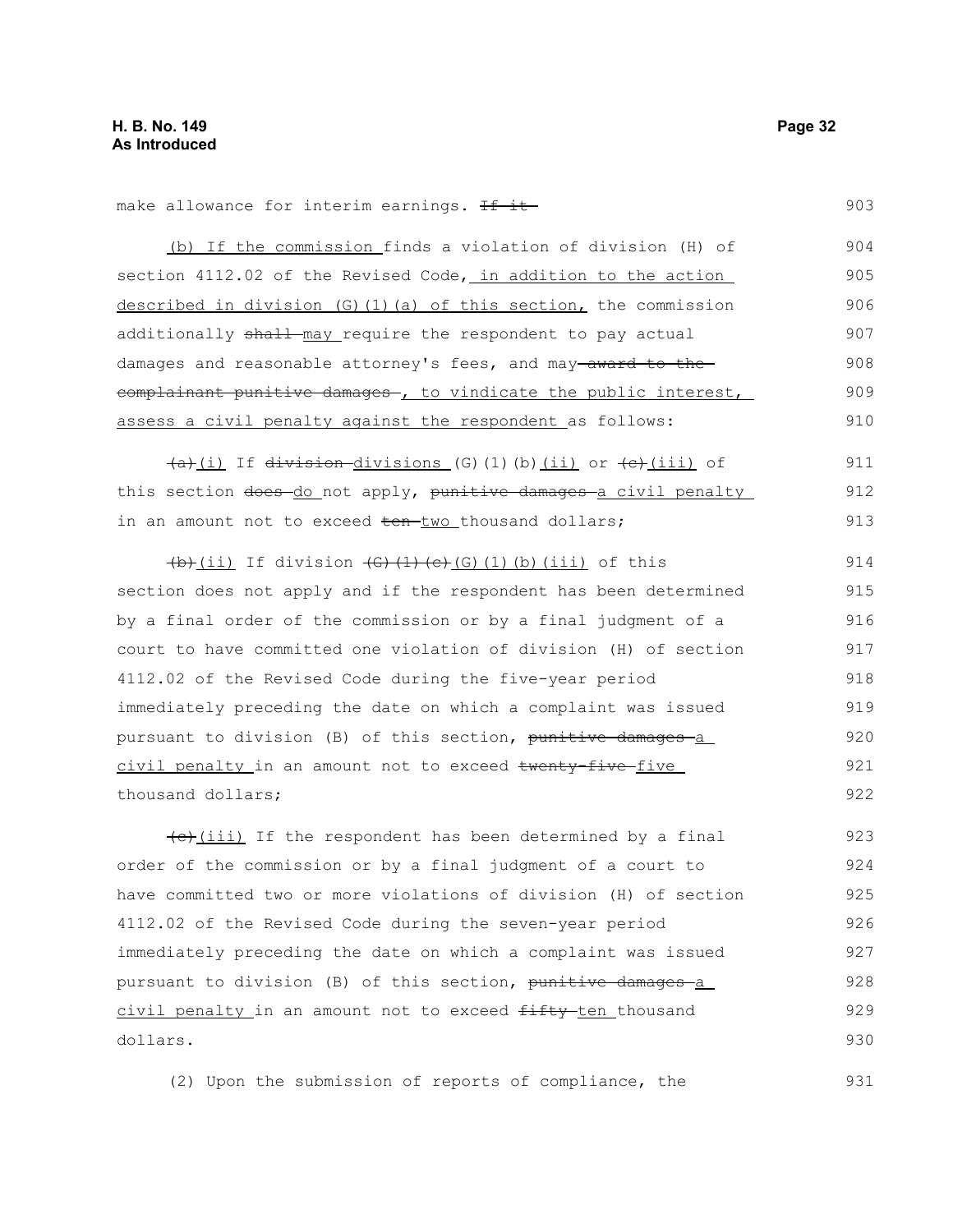commission may issue a declaratory order stating that the respondent has ceased to engage in particular unlawful discriminatory practices. 932 933 934

(H) If the commission finds that no probable cause exists for crediting charges of unlawful discriminatory practices or if, upon all the evidence presented at a hearing under division (B) of this section on a charge, the commission finds that a respondent has not engaged in any unlawful discriminatory practice against the complainant or others, it shall state its findings of fact and shall issue and cause to be served on the complainant an order dismissing the complaint as to the respondent. A copy of the order shall be delivered in all cases to the attorney general and any other public officers whom the commission considers proper. 935 936 937 938 939 940 941 942 943 944 945

If, upon all the evidence presented at a hearing under division (B) of this section on a charge, the commission finds that a respondent has not engaged in any unlawful discriminatory practice against the complainant or others, it may award to the respondent reasonable attorney's fees to the extent provided in 5 U.S.C. 504 and accompanying regulations.

(I) Until the time period for appeal set forth in division (H) of section 4112.06 of the Revised Code expires, the commission, subject to the provisions of Chapter 119. of the Revised Code, at any time, upon reasonable notice, and in the manner it considers proper, may modify or set aside, in whole or in part, any finding or order made by it under this section. 952 953 954 955 956 957

**Sec. 4112.08.** This chapter shall be construed liberally for the accomplishment of its purposes, and any law inconsistent with any provision of this chapter shall not apply. Nothing contained in this chapter shall be considered to repeal any of 958 959 960 961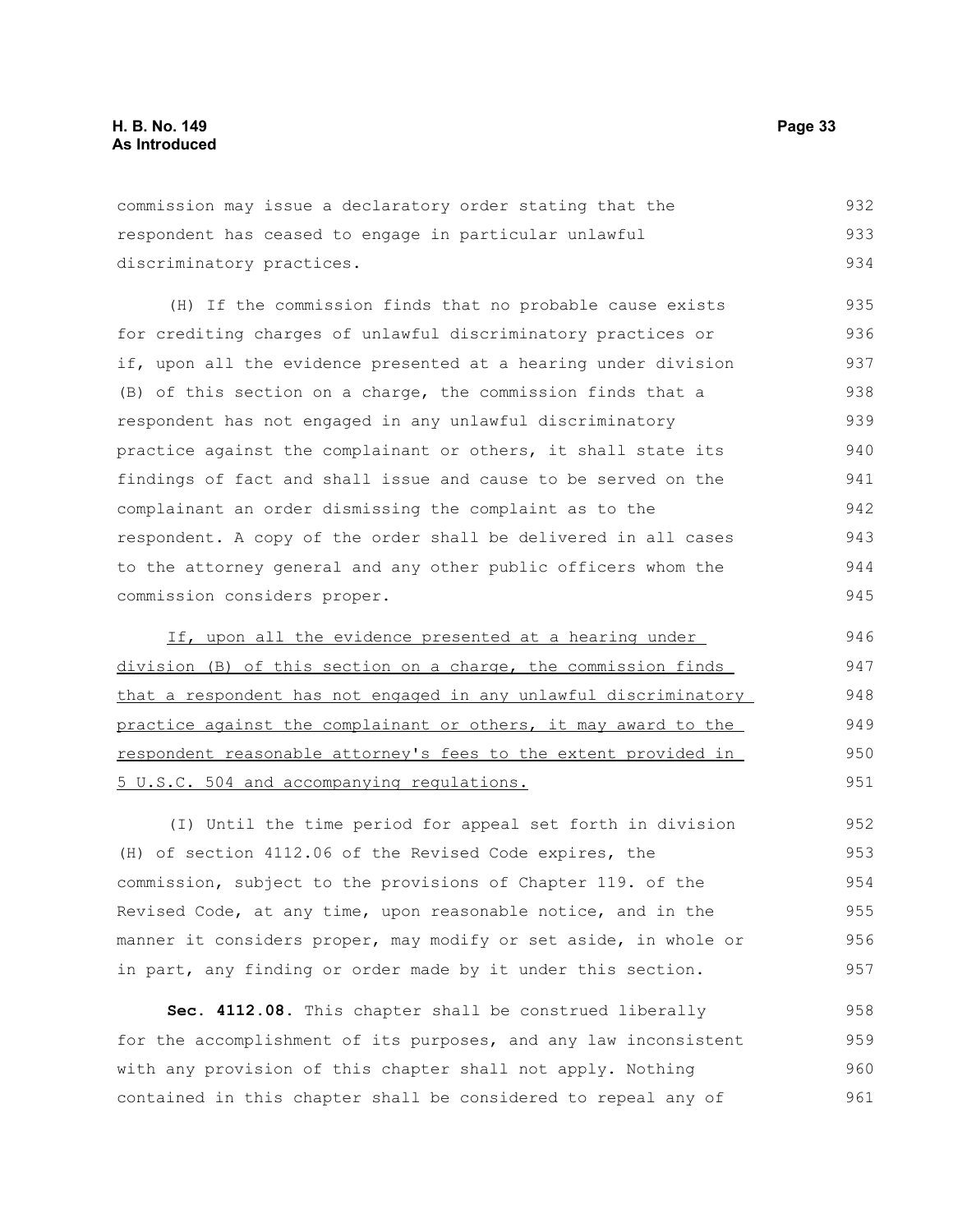the provisions of any law of this state relating to discrimination because of race, color, religion, sex, military status, familial status, disability, national origin, age, or ancestry, except that any person filing a charge under division (B)(1) of section 4112.05 of the Revised Code, with respect to the unlawful discriminatory practices complained of, is barred from instituting a civil action under section 4112.14 or division  $(W)$ (L) of section 4112.02 of the Revised Code. 962 963 964 965 966 967 968 969

**Sec. 4112.14.** (A) No employer shall discriminate in any job opening against any applicant or discharge without just cause any employee aged forty or older who is physically able to perform the duties and otherwise meets the established requirements of the job and laws pertaining to the relationship between employer and employee. 970 971 972 973 974 975

(B) Any person aged forty or older who is discriminated against in any job opening or discharged without just cause by an employer in violation of division (A) of this section may institute a civil action against the employer in a court of competent jurisdiction. If the court finds that an employer has discriminated on the basis of age, the court shall order an appropriate remedy which shall include reimbursement to the applicant or employee for the costs, including reasonable attorney's fees, of the action, or to reinstate the employee in the employee's former position with compensation for lost wages and any lost fringe benefits from the date of the illegal discharge and to reimburse the employee for the costs, including reasonable attorney's fees, of the action. The remedies available under this section are coexistent with remedies available pursuant to sections 4112.01 to 4112.11 of the Revised Code; except that any person instituting a civil action under this section is, with respect to the practices complained of, 976 977 978 979 980 981 982 983 984 985 986 987 988 989 990 991 992